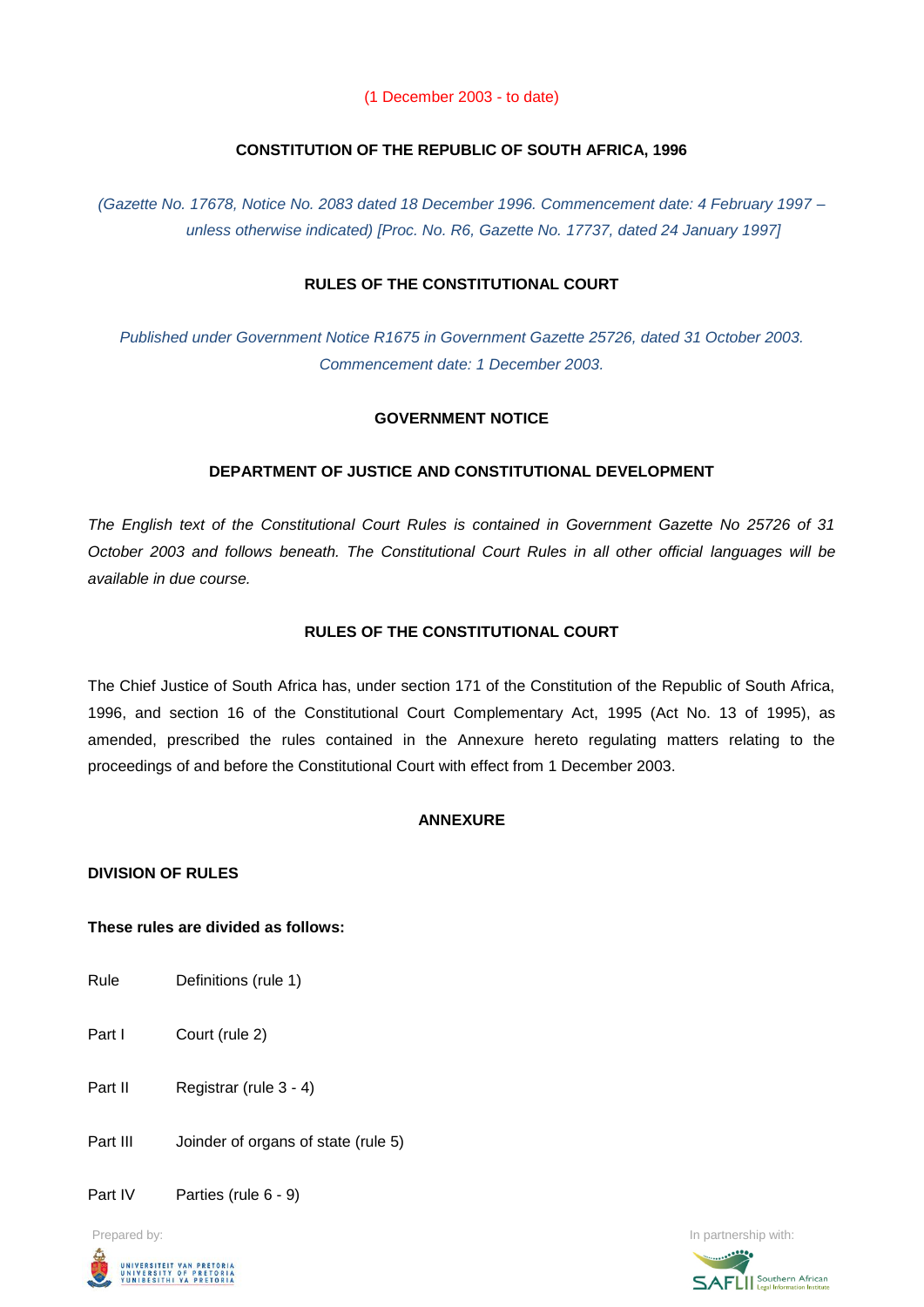- Part V *Amici curiae* (rule 10)
- Part VI Applications (rule 11-13)
- Part VII Matters within the exclusive jurisdiction of the Court (rule 14 17)
- Part VIII Direct access and appeals (rule 18 21)
- Part IX Fees and costs (rule 22 23)
- Part X Miscellaneous provisions (rule 24 36)
- Schedule 1 Forms
- Schedule 2 Fees

# **TABLE OF CONTENTS**

#### **NUMERICAL ORDER**

Rule

- No. Description
- 1 Definitions
- 2 Court
- 3 Registrar's office hours
- 4 General duties of the Registrar
- 5 Joinder of organs of state
- 6 Representation of Parties
- 7 Change of Parties
- 8 Intervention of Parties in the proceedings
- 9 Power of attorney or authorisation to act



Prepared by: In partnership with:

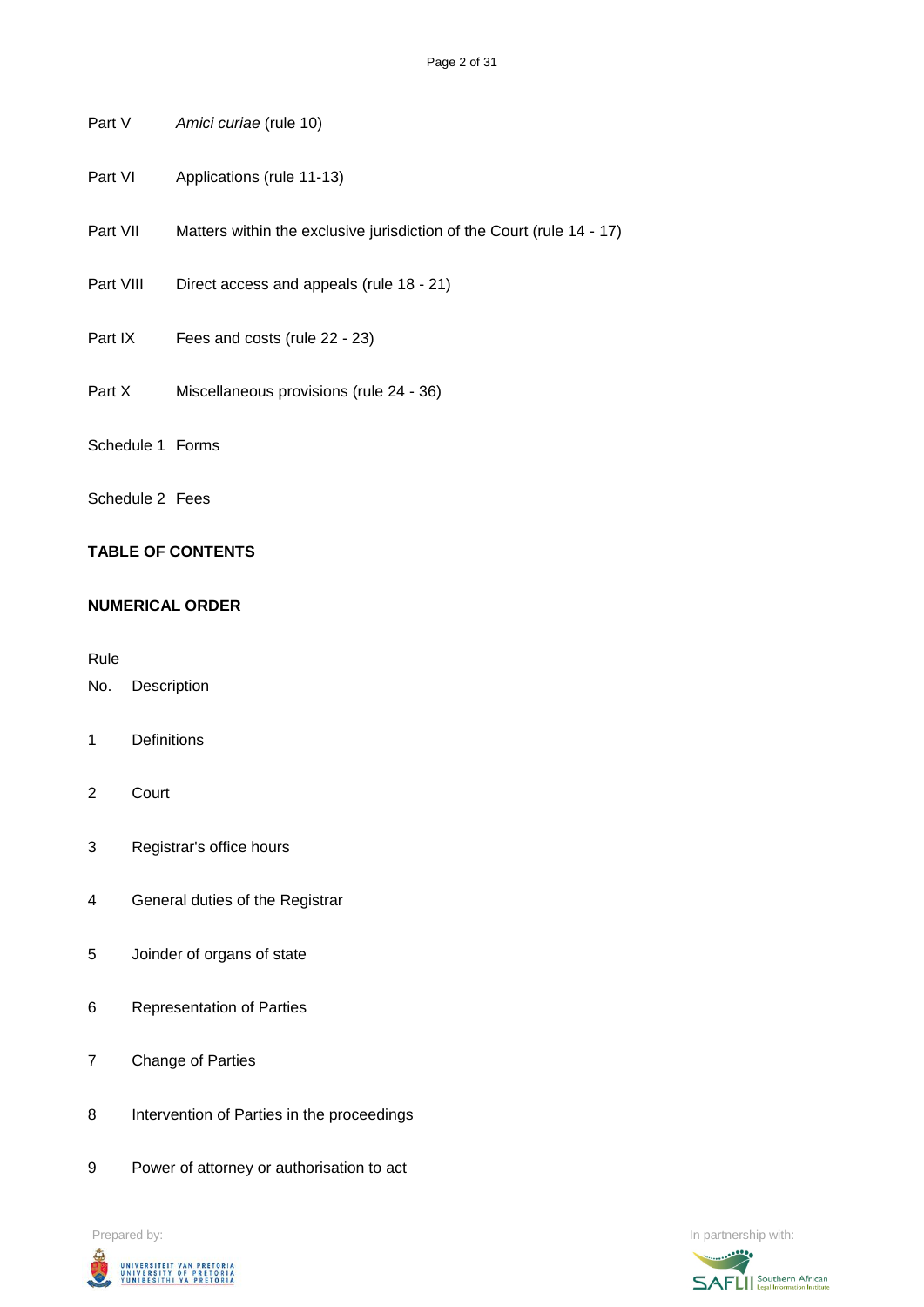- *Amici curiae*
- Application procedure
- Urgent applications
- Argument
- Referral of a Bill
- Constitutionality of an Act
- Confirmation of an order of constitutional invalidity
- Certification of a provincial constitution
- Direct access
- Appeals
- Procedure on appeal
- Additional information to be furnished to the Registrar
- Taxation of costs and attorneys' fees
- Fees of the Court
- Library
- Translations
- Models, diagrams and exhibits
- Withdrawal of cases
- Format of documents
- Application of certain rules of the Uniform Rules
- Application of certain sections of the Supreme Court Act, 1959 (Act No. 59 of 1959)



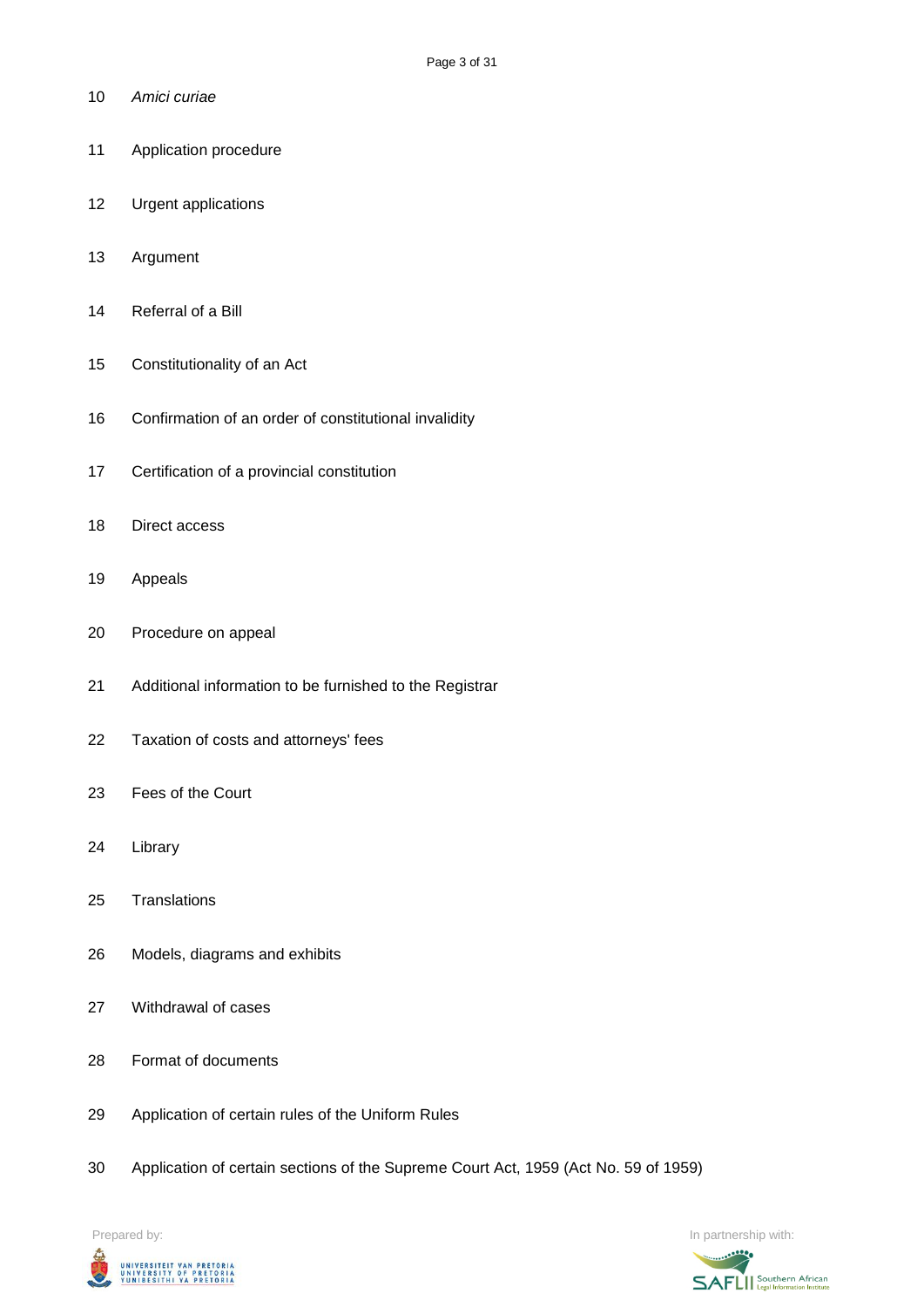| 31                                                                                     | Documents lodged to canvass factual material                                                  |                |  |  |  |  |
|----------------------------------------------------------------------------------------|-----------------------------------------------------------------------------------------------|----------------|--|--|--|--|
| 32                                                                                     | Non-compliance with the rules                                                                 |                |  |  |  |  |
| 33                                                                                     | Execution: Section 3 of the Constitutional Court Complementary Act, 1995 (Act No. 13 of 1995) |                |  |  |  |  |
| 34                                                                                     | <b>Transitional provisions</b>                                                                |                |  |  |  |  |
| 35                                                                                     | Repeal of rules                                                                               |                |  |  |  |  |
| 36                                                                                     | Short title                                                                                   |                |  |  |  |  |
|                                                                                        | <b>ALPHABETICAL ORDER</b>                                                                     |                |  |  |  |  |
| Subject                                                                                |                                                                                               | Rule No.       |  |  |  |  |
|                                                                                        | Additional information to be furnished to the Registrar                                       | 21             |  |  |  |  |
| Amici curiae                                                                           |                                                                                               | 10             |  |  |  |  |
| Appeals                                                                                |                                                                                               | 19             |  |  |  |  |
| Application of certain rules of the Uniform Rules                                      |                                                                                               | 29             |  |  |  |  |
| Application of certain sections of the Supreme Court<br>Act, 1959 (Act No. 59 of 1959) |                                                                                               | 30             |  |  |  |  |
| Application procedure                                                                  |                                                                                               | 11             |  |  |  |  |
| Argument                                                                               |                                                                                               | 13             |  |  |  |  |
| Certification of a provincial constitution                                             |                                                                                               | 17             |  |  |  |  |
| Change of Parties                                                                      |                                                                                               | $\overline{7}$ |  |  |  |  |
|                                                                                        | Confirmation of an order of constitutional invalidity                                         | 16             |  |  |  |  |
|                                                                                        | Constitutionality of an Act                                                                   | 15             |  |  |  |  |
| Court                                                                                  |                                                                                               | $\overline{2}$ |  |  |  |  |

Definitions 1



Prepared by: In partnership with:

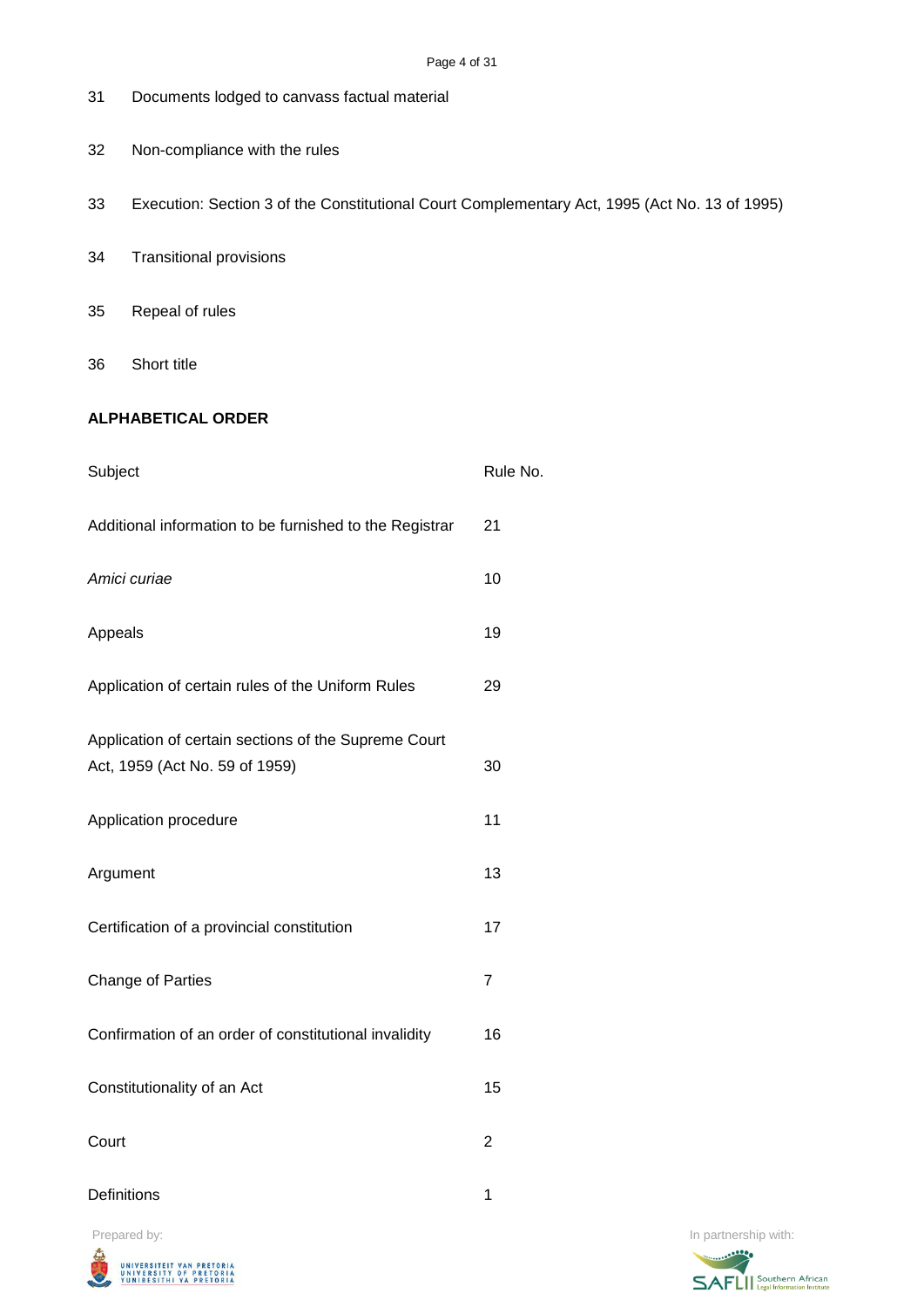| Direct access                                                                                    | 18 |
|--------------------------------------------------------------------------------------------------|----|
| Documents lodged to canvass factual material                                                     | 31 |
| Execution: Section 3 of the Constitutional Court<br>Complementary Act, 1995 (Act No. 13 of 1995) | 33 |
| Fees of the Court                                                                                | 23 |
| Format of documents                                                                              | 28 |
| General duties of the Registrar                                                                  | 4  |
| Intervention of Parties in the proceedings                                                       | 8  |
| Joinder of organs of state                                                                       | 5  |
| Library                                                                                          | 24 |
| Models, diagrams and exhibits                                                                    | 26 |
| Non-compliance with the rules                                                                    | 32 |
| Power of attorney or authorisation to act                                                        | 9  |
| Procedure on appeal                                                                              | 20 |
| Referral of a Bill                                                                               | 14 |
| Registrar's office hours                                                                         | 3  |
| Repeal of rules                                                                                  | 35 |
| <b>Representation of Parties</b>                                                                 | 6  |
| Short title                                                                                      | 36 |
| Taxation of costs and attorneys' fees                                                            | 22 |
| <b>Transitional provisions</b>                                                                   | 34 |



Prepared by: In partnership with:

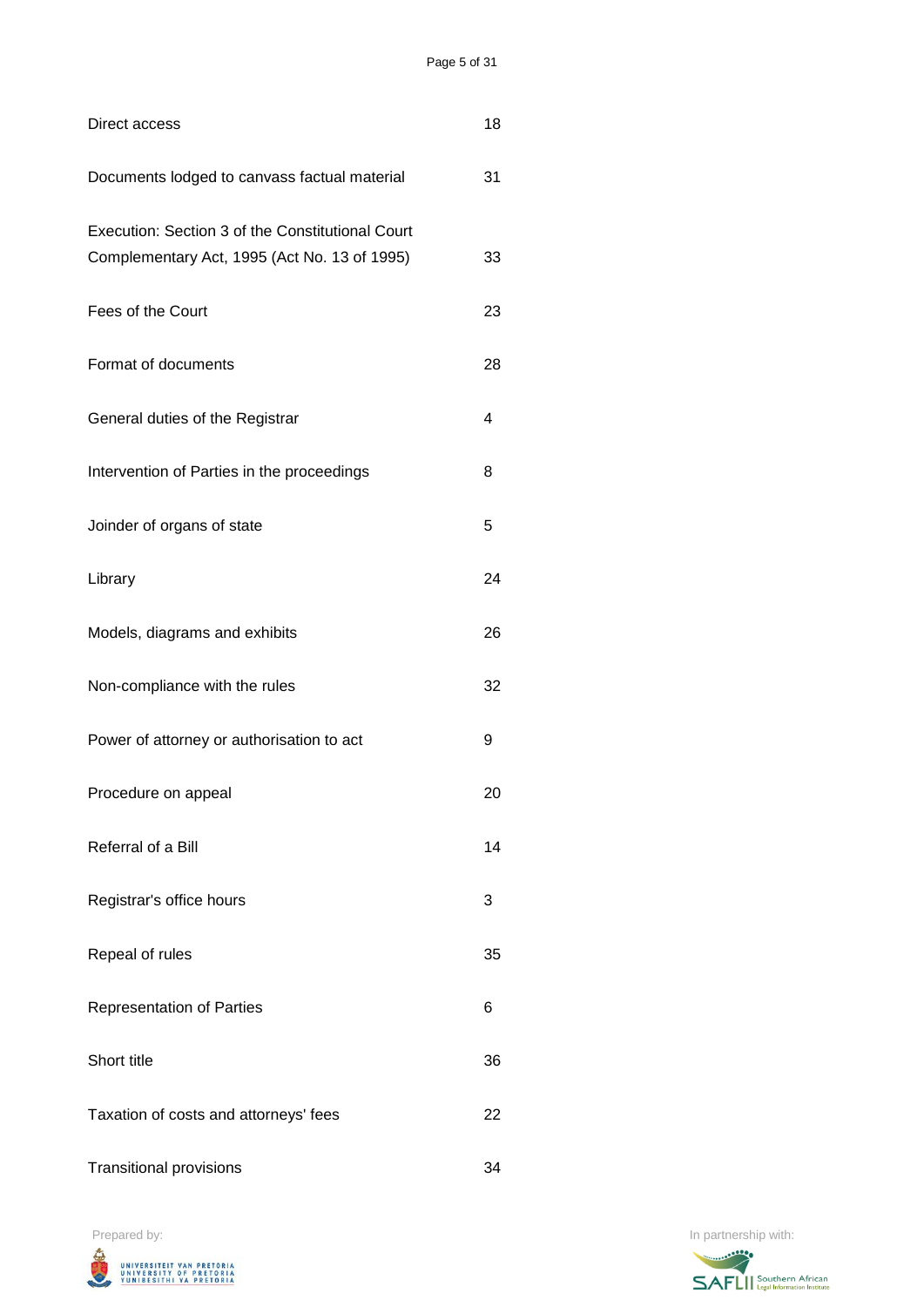|                     | <b>Faye 0 0 0 1</b> |
|---------------------|---------------------|
| Translations        | 25                  |
| Urgent applications | 12                  |
| Withdrawal of cases | 27                  |

#### **1. Definitions**

(1) In these rules any word or expression to which a meaning has been assigned in the Constitution shall bear that meaning and, unless the context otherwise indicates-

Page 6 of 31

**'affidavit'** includes an affirmation or a declaration contemplated in section 7 of the Justices of the Peace and Commissioners of Oaths Act, 1963 (Act No. 16 of 1963);

**'apply'** means apply on notice of motion, and 'application' has a corresponding meaning;

**'Chief Justice'** means the Chief Justice of South Africa appointed in terms of section 174(3) of the Constitution;

**'Constitution'** means the Constitution of the Republic of South Africa, 1996;

**'Court'** means the Constitutional Court established by section 166(a) of the Constitution, read with item 16(2)(a) of Schedule 6 to the Constitution;

**'Court day'** means any day other than a Saturday, Sunday or public holiday, and only Court days shall be included in the computation of any time expressed in days prescribed by these rules or fixed by any order of the Court;

**'Deputy Chief Justice'** means the Deputy Chief Justice appointed in terms of section 174(3) of the Constitution;

**'directions'** means directions given by the Chief Justice with regard to the procedures to be followed in the conduct and disposition of cases;

**'judge'** means a judge or acting judge of the Court appointed under section 174 or 175 of the Constitution, sitting otherwise than in open court;

**'law clinic'** means a centre for the practical legal education of students in the faculty of law at a university in the Republic, and includes a law centre controlled by a non-profit organisation which provides the public with legal services free of charge and is certified as contemplated in section 3(1)(f) of the Attorneys Act, 1979 (Act No. 53 of 1979);



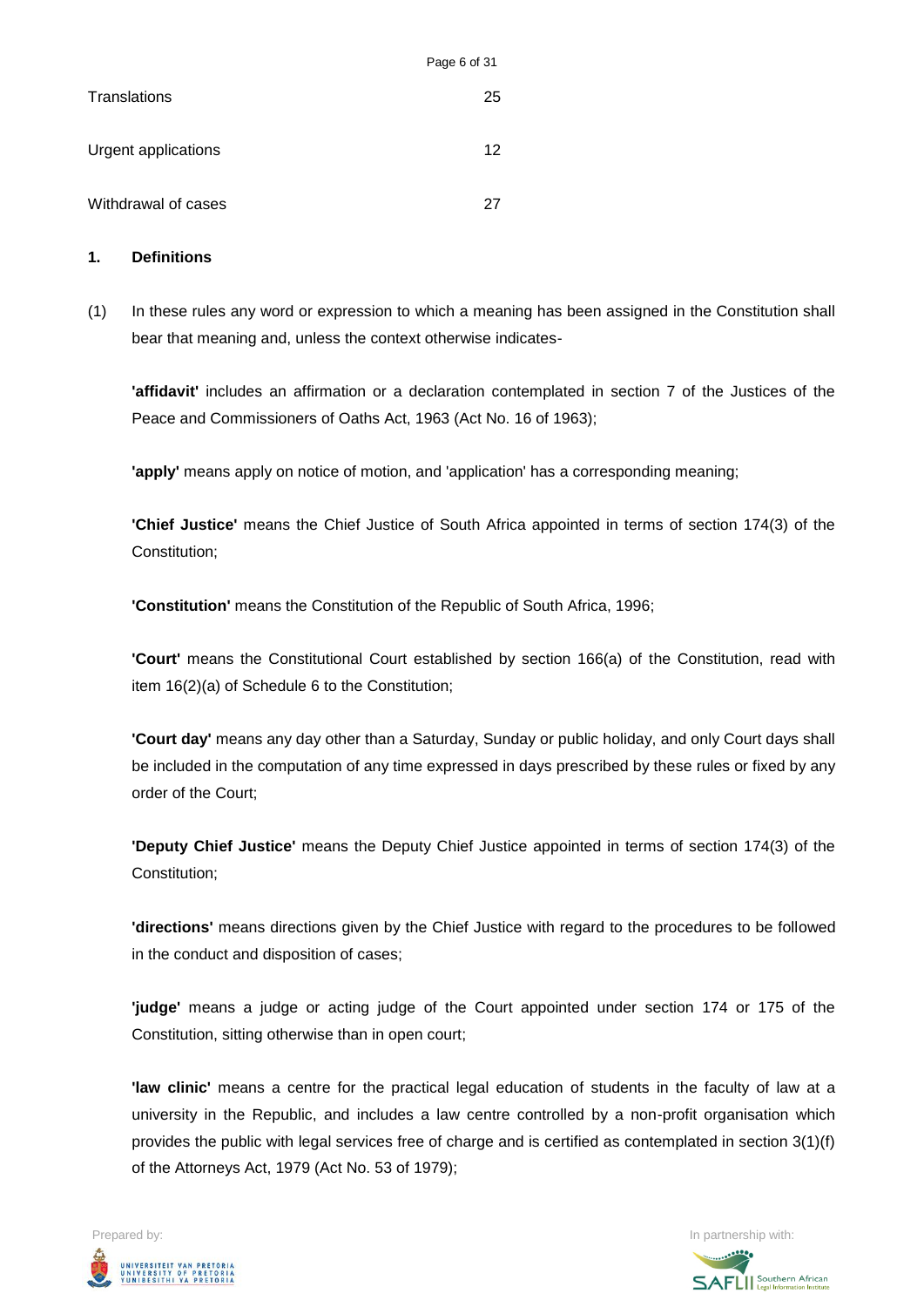**'legal representative'** means an advocate admitted in terms of section 3 of the Admission of Advocates Act, 1964 (Act No. 74 of 1964), or an attorney admitted in terms of section 15 of the Attorneys Act, 1979 (Act No. 53 of 1979);

**'party'** or any other reference to a litigant includes a legal representative appearing on behalf of a party, as the context may require;

**'President'** means the President of the Supreme Court of Appeal;

**'Registrar'** means the Registrar of the Court, and includes any acting or assistant Registrar of the Court, or in their absence any person designated by the Director of the Court;

**'sheriff'** means a person appointed in terms of section 2 of the Sheriffs Act, 1986 (Act No. 90 of 1986), and includes a person appointed in terms of section 5 or section 6 of that Act as an acting or a deputy sheriff, respectively, and a sheriff, an acting or a deputy sheriff appointed in terms of any law not yet repealed by a competent authority and in force immediately before the commencement of the Constitution, in any area which forms part of the national territory;

**'Supreme Court of Appeal Rules'** means the rules regulating the conduct of the proceedings of the Supreme Court of Appeal published under Government Notice No. R. 1523 of 27 November 1998; and

**'Uniform Rules'** means the rules regulating the conduct of the proceedings of the several provincial and local divisions of the high courts published under Government Notice No. R. 48 of 12 January 1965, as amended.

- (2) Any powers or authority vesting in the Chief Justice in terms of these rules may be exercised by a judge or judges designated by the Chief Justice for that purpose.
- (3) Any reference in these rules to a party having to sign documents shall be construed as including a reference to a legal representative representing such party, and a reference to lodging documents with the Registrar as including prior service of such documents on other parties and the lodging of 25 copies of all relevant documents and an electronic version thereof that is compatible with the software used by the Court, with the Registrar.
- (4) Notices, directions or other communications in terms of these rules may be given or made by registered post or by facsimile or other electronic copy: Provided that, if a notice or other communication is given by electronic copy, the party giving such notice or communication shall forthwith lodge with the Registrar a hard copy of the notice or communication, with a certificate signed by such a party verifying the date of such communication or notice.
- (5) The Chief Justice may extend any time limit prescribed in these rules.



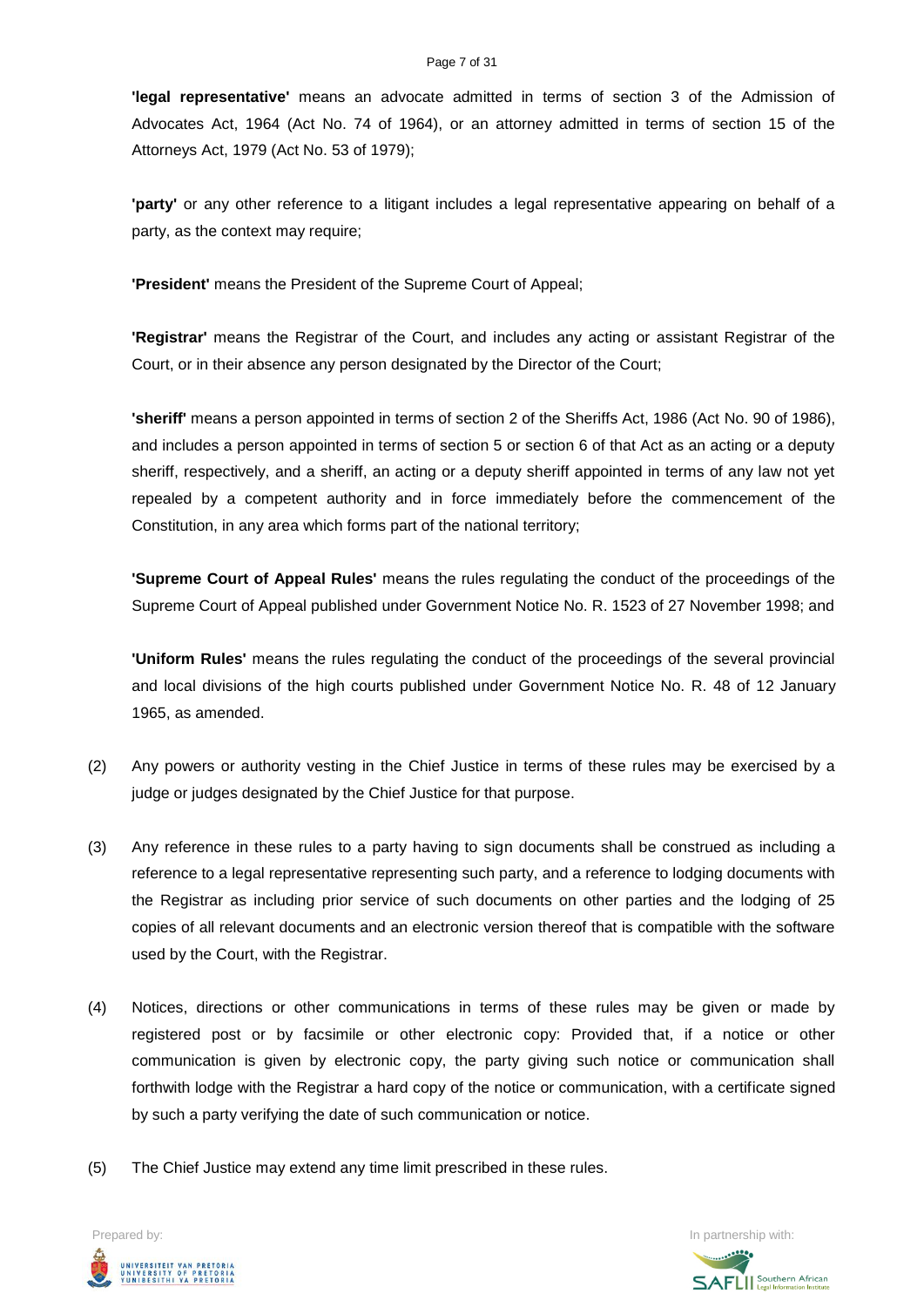#### Page 8 of 31

- (6) Written arguments, responses and any other representations to the Court shall be clear and succinct.
- (7) Applications shall be legible and in double-spaced, typewritten format on A4-size paper.
- (8) Subject to rule 5, the provisions of rule 4 of the Uniform Rules shall apply, with such modifications as may be necessary, to the service of any process of the Court.

## **PART I**

### **2. Court**

(1) There shall be four terms in each year as follows:

15 February to 31 March, inclusive;

1 May to 31 May, inclusive;

15 August to 30 September, inclusive;

1 November to 30 November, inclusive.

- (2) A case may be heard out of term if the Chief Justice so directs.
- (3) If the day fixed for the commencement of a term is not a Court day, the term shall commence on the next succeeding Court day and, if the day fixed for the end of a term is not a Court day, the term shall end on the Court day preceding.

# **PART II REGISTRAR**

# **3. Registrar's office hours**

- (1) The office of the Registrar shall be open from 08:30 to 13:00 and from 14:00 to 15:30 on Court days.
- (2) The Registrar may in exceptional circumstances accept documents at a time outside office hours, and shall do so when directed by a judge.

# **4. General duties of the Registrar**

(1) A notice of appeal, an order of court referring any matter to the Court by another court, or another document by which proceedings are initiated in the Court in terms of these rules shall be numbered by the Registrar with a consecutive number for the year during which it is filed.



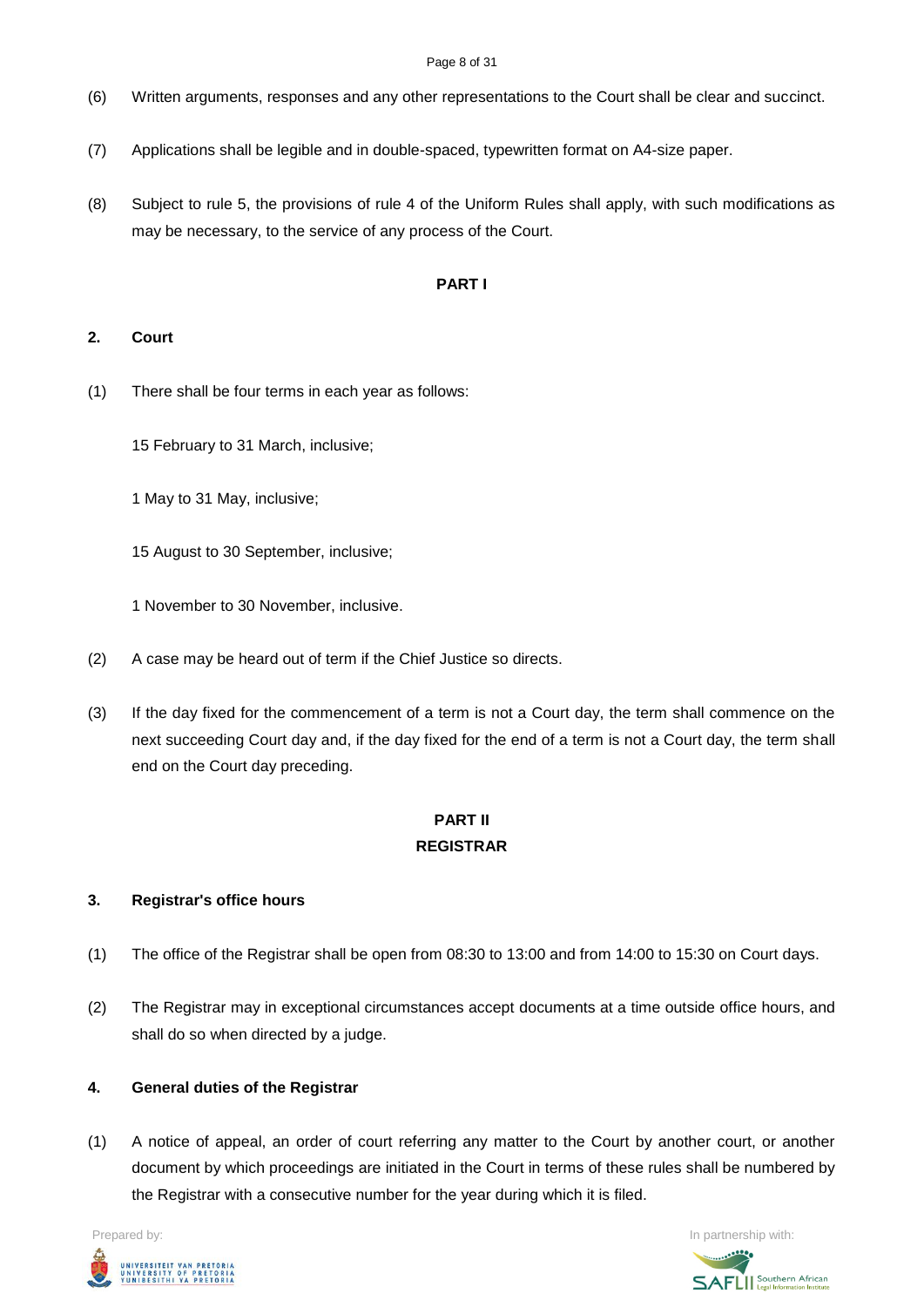- (2) Every document afterwards lodged in such a case or in any subsequent case in continuation thereof shall be marked with that number by the party lodging it and shall not be received by the Registrar until so marked.
- (3) All documents delivered to the Registrar to be filed in a case shall be filed by the Registrar in a case file under the number of such case.
- (4) All documents referred to in subrule (1) shall be subject to the payment of R75, 00 court fees in the form of a revenue stamp: Provided that if a party satisfies the Registrar in terms of subrule (5) that he or she is indigent, the payment of court fees shall be waived by the Registrar who shall make a note to that effect on the first page of the document in question.
- (5) A party who desires to initiate or oppose proceedings in the Court and who is of the opinion that he or she is indigent, or anybody on behalf of such party, shall satisfy the Registrar that, except for household goods, wearing apparel and tools of trade, such party is not possessed of property to the amount of R20 000 and will not be able within a reasonable time to provide such sum from his or her earnings.
- (6) Where photocopies are made, the fee prescribed in subrule (6)(a) shall be payable. Copies of a record may be made by any person in the presence of the Registrar.
	- (a) The Registrar shall at the request of a party make a copy of any court document on payment of court fees with revenue stamps of R0, 50 for every photocopy of an A4-size page or part thereof and shall against payment of a fee of R1, 00 certify that photocopy to be a true copy of the original.
	- (b) The payment of court fees may be waived by the Registrar in the case of an indigent person referred to in subrules (4) and (5).
- (7) Whenever the Court makes an order declaring or confirming any law or provision thereof to be inconsistent with the Constitution under section 172 of the Constitution, the Registrar shall, not later than 15 days after such order has been made, cause such order to be published in the *Gazette* and in the relevant *Provincial Gazette* if the order relates to provincial legislation.
- (8) The Registrar shall publish a hearing list, which shall be affixed to the notice board at the Court building not less than 15 days before each term for the convenience of the legal representatives and the information of the public.
- (9) Directions with regard to any proceedings shall be furnished by the Registrar to the parties concerned within five days of such directions having been given.



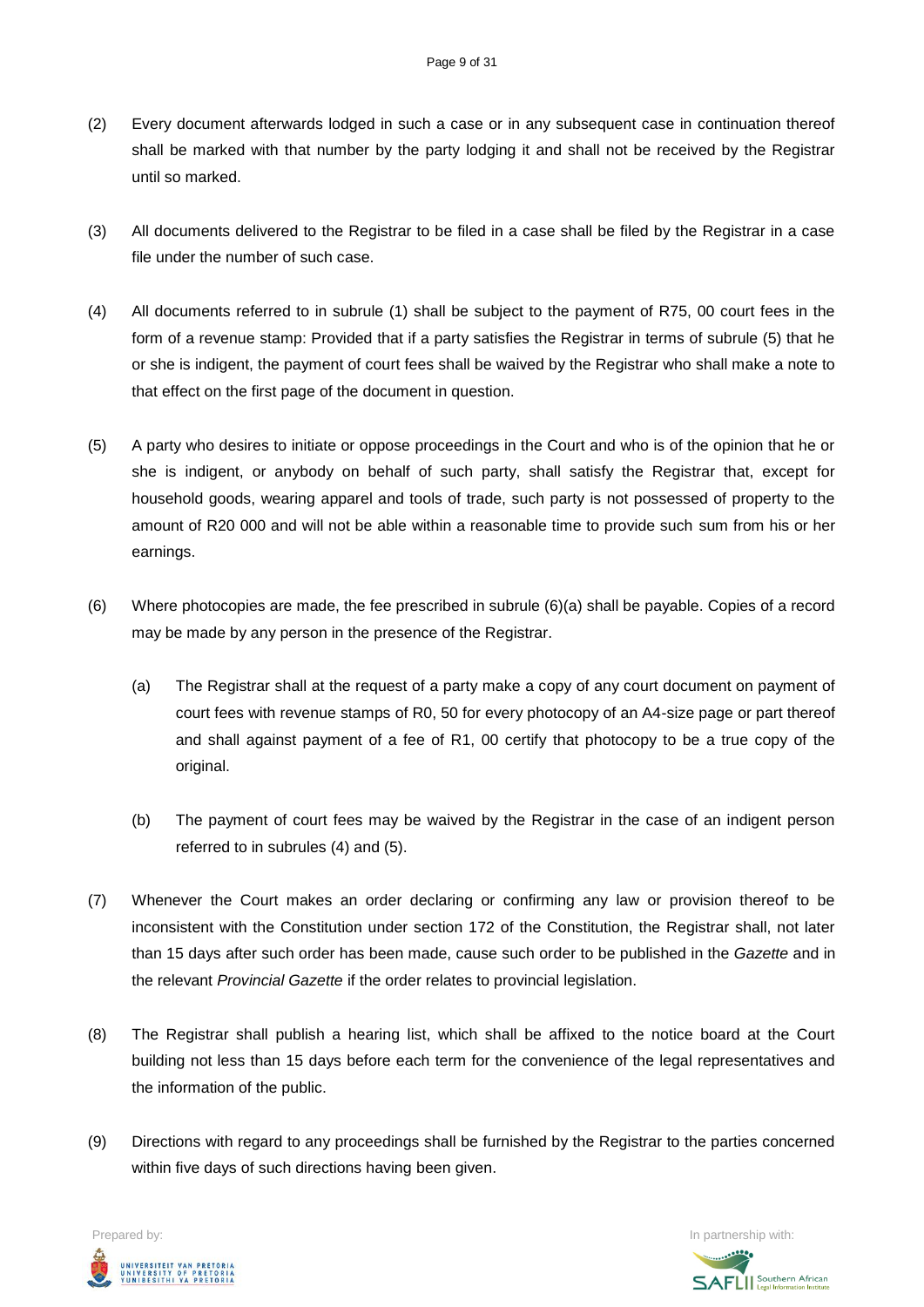- (a) The Registrar shall maintain the Court's records and shall not permit any of them to be removed from the court building.
- (b) Any document lodged with the Registrar and made part of the Court's records shall not thereafter be withdrawn permanently from the official court files.
- (c) After the conclusion of the proceedings in the Court, any original records and papers transmitted to the Court by any other court shall be returned to the court from which they were received.
- (11)
- (a) If it appears to the Registrar that a party is unrepresented, he or she shall refer such party to the nearest office or officer of the Human Rights Commission, the Legal Aid Board, a law clinic or such other appropriate body or institution that may be willing and in a position to assist such party.
- (b) The State or the Registrar shall not be liable for any damage or loss resulting from assistance given in good faith by that Registrar to such party in proceedings before the Court or in the enforcement of an order in terms of these rules in the form of legal advice or in the compilation or preparation of any process or document.

# **PART III JOINDER OF ORGANS OF STATE**

# **5.**

- (1) In any matter, including any appeal, where there is a dispute over the constitutionality of any executive or administrative act or conduct or threatened executive or administrative act or conduct, or in any inquiry into the constitutionality of any law, including any Act of Parliament or that of a provincial legislature, and the authority responsible for the executive or administrative act or conduct or the threatening thereof or for the administration of any such law is not cited as a party to the case, the party challenging the constitutionality of such act or conduct or law shall, within five days of lodging with the Registrar a document in which such contention is raised for the first time in the proceedings before the Court, take steps to join the authority concerned as a party to the proceedings.
- (2) No order declaring such act, conduct or law to be unconstitutional shall be made by the Court in such matter unless the provisions of this rule have been complied with.

**PART IV PARTIES**



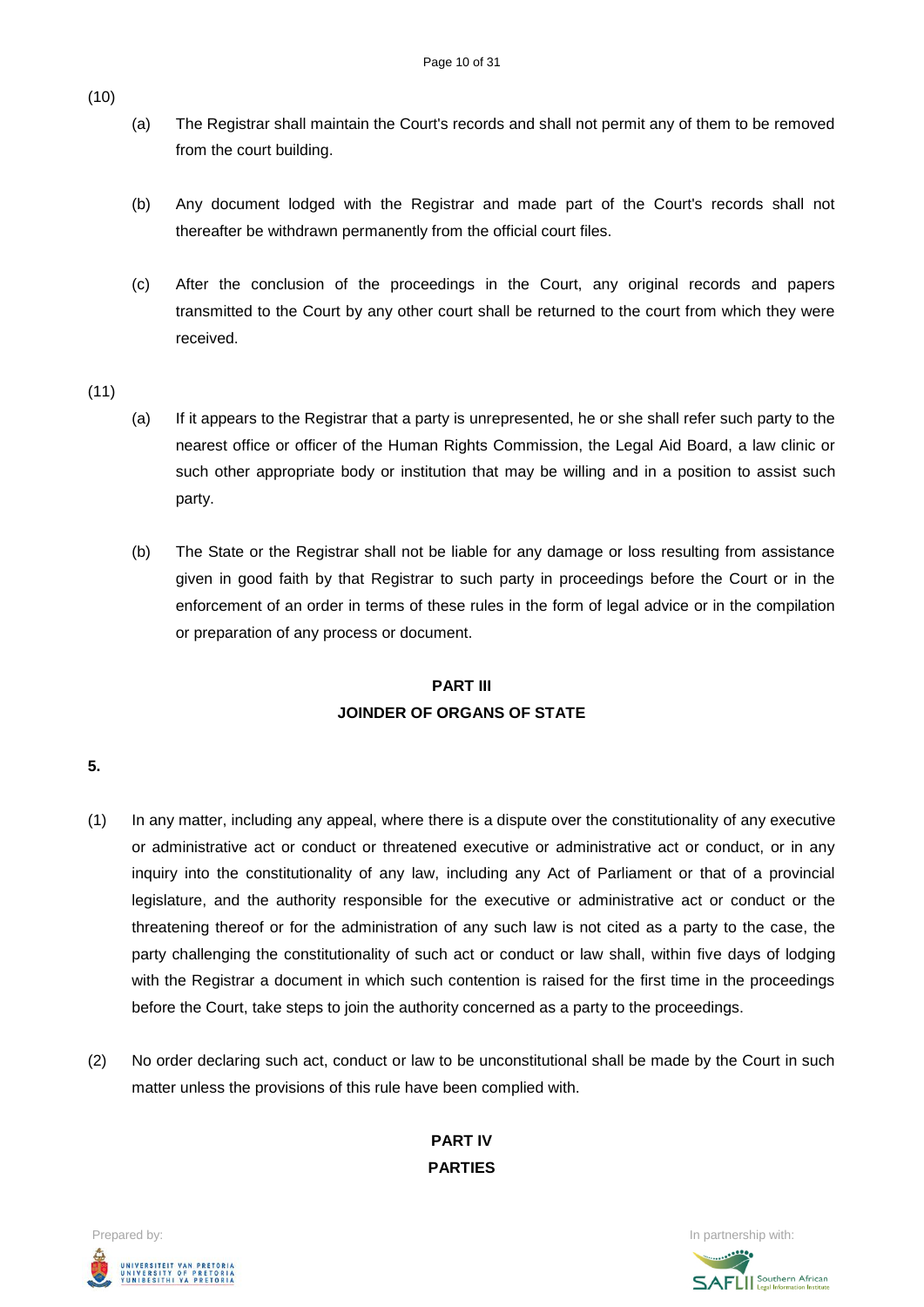## **6. Representation of Parties**

Except where the Court or the Chief Justice directs otherwise, no person shall be entitled to appear on behalf of any party at any proceedings of the Court unless he or she is entitled to appear in the high courts.

## **7. Change of Parties**

- (1) If a party dies or becomes incompetent to continue any proceedings, the proceedings shall thereby be stayed until such time as an authorised representative or other competent person has been appointed in the place of such party, or until such incompetence ceases to exist.
- (2) Where an authorised or other competent person has been so appointed, the Court may, on application, order that such authorised or competent person be substituted for the party who has so died or become incompetent.

# **8. Intervention of Parties in the proceedings**

- (1) Any person entitled to join as a party or liable to be joined as a party in the proceedings may, on notice to all parties, at any stage of the proceedings apply for leave to intervene as a party.
- (2) The Court or the Chief Justice may upon such application make such order, including any order as to costs, and give such directions as to further procedure in the proceedings as may be necessary.

### **9. Power of attorney or authorisation to act**

- (1) A power of attorney need not be filed, but the authority of a legal practitioner to act on behalf of any party may, within 21 days after it has come to the notice of any party that the legal practitioner is so acting, or with the leave of the Court on good cause shown at any time before judgment, be disputed by notice, whereafter the legal practitioner may no longer so act, unless a power of attorney is lodged with the Registrar within 21 days of such notice.
- (2) Every power of attorney or authorisation to act lodged shall be signed by or on behalf of the party giving it, and shall otherwise be duly executed according to law.
- (3) No power of attorney or authorisation to act shall be required to be lodged by anyone acting on behalf of the State.

**PART V**

#### **10.** *Amici curiae*



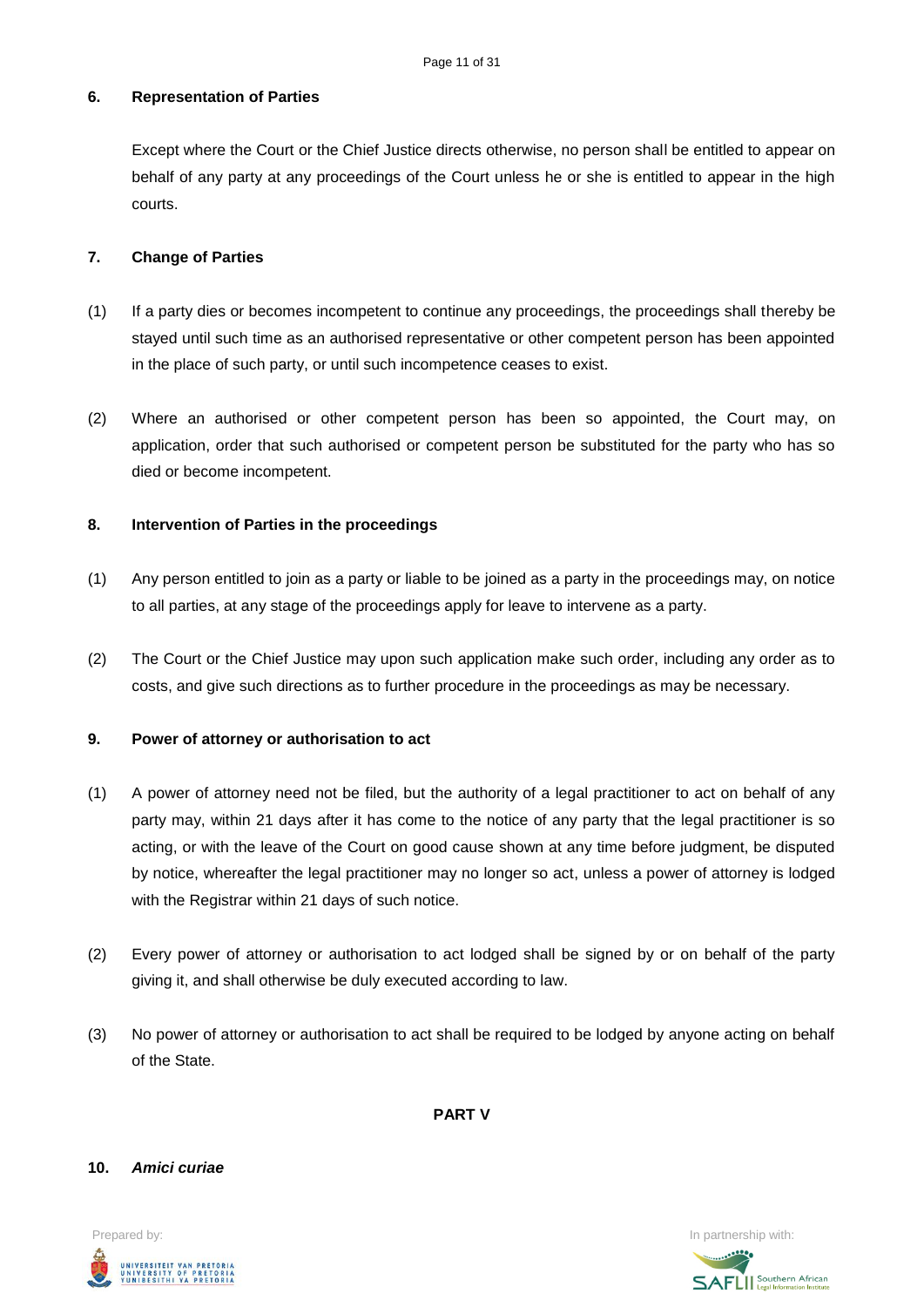#### Page 12 of 31

- (1) Subject to these rules, any person interested in any matter before the Court may, with the written consent of all the parties in the matter before the Court, given not later than the time specified in subrule (5), be admitted therein as an *amicus curiae* upon such terms and conditions and with such rights and privileges as may be agreed upon in writing with all the parties before the Court or as may be directed by the Chief Justice in terms of subrule (3).
- (2) The written consent referred to in subrule (1) shall, within five days of it having been obtained, be lodged with the Registrar and the *amicus curiae* shall, in addition to any other provision, comply with the times agreed upon for the lodging of written argument.
- (3) The Chief Justice may amend the terms, conditions, rights and privileges agreed upon as referred to in subrule (1).
- (4) If the written consent referred to in subrule (1) has not been secured, any person who has an interest in any matter before the Court may apply to the Chief Justice to be admitted therein as an *amicus curiae*, and the Chief Justice may grant such application upon such terms and conditions and with such rights and privileges as he or she may determine.
- (5) If time limits are not otherwise prescribed in the directions given in that matter an application pursuant to the provisions of subrule (4) shall be made not later than five days after the lodging of the respondent's written submissions or after the time for lodging such submissions has expired.
- (6) An application to be admitted as an *amicus curiae* shall-
	- (a) briefly describe the interest of the *amicus curiae* in the proceedings;
	- (b) briefly identify the position to be adopted by the *amicus curiae* in the proceedings; and
	- (c) set out the submissions to be advanced by the *amicus curiae*, their relevance to the proceedings and his or her reasons for believing that the submissions will be useful to the Court and different from those of the other parties.
- (7) An *amicus curiae* shall have the right to lodge written argument, provided that such written argument does not repeat any matter set forth in the argument of the other parties and raises new contentions which may be useful to the Court.
- (8) Subject to the provisions of rule 31, an *amicus curiae* shall be limited to the record on appeal or referral and the facts found proved in other proceedings and shall not add thereto and shall not present oral argument.
- (9) An order granting leave to be admitted as an *amicus curiae* shall specify the date of lodging the written argument of the amicus curiae or any other relevant matter.

UNIVERSITEIT VAN PRETORIA<br>UNIVERSITY OF PRETORIA<br>YUNIBESITHI YA PRETORIA

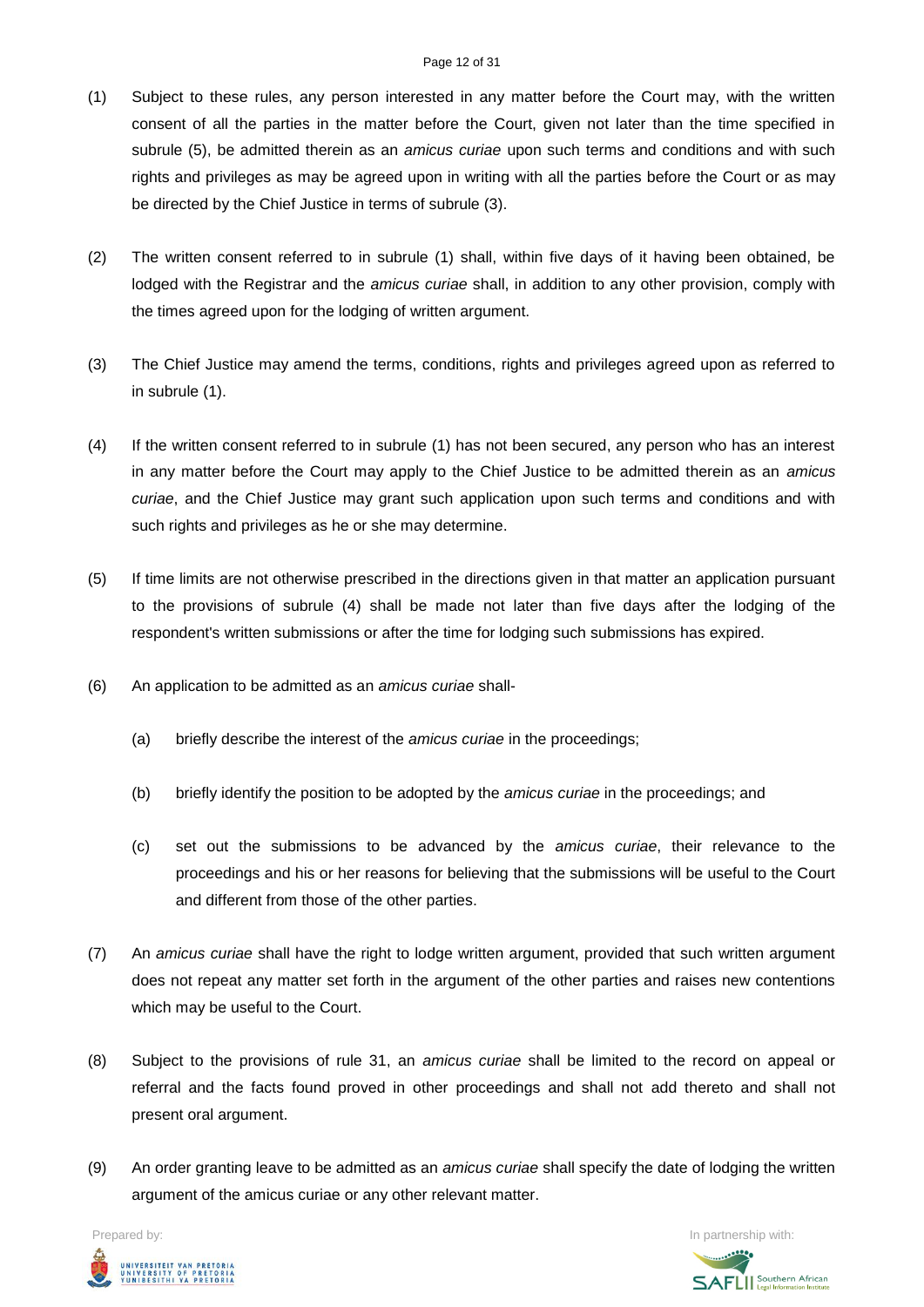- (10) An order of Court dealing with costs may make provision for the payment of costs incurred by or as a result of the intervention of an *amicus curiae*.
- (11) The provisions of rule 1(3) shall be applicable, with such modifications as maybe necessary, to an *amicus curiae*.

# **PART VI APPLICATIONS**

#### **11. Application procedure**

- (1) Save where otherwise provided, in any matter in which an application is necessary for any purpose, including-
	- (a) in respect of a matter contemplated in section 167(4)(a) of the Constitution, and
	- (b) the obtaining of directions from the Court,

such application shall be brought on notice of motion supported by an affidavit as to the facts upon which the applicant relies for relief and shall set out an address within 25 kilometres from the office of the Registrar stating the physical and postal address with facsimile, telephone numbers and an e-mail address, where available, at which he or she will accept notice and service of all documents in the proceedings and shall set forth a day, not less than five days after service thereof on the respondent, on or before which such respondent is required to notify the applicant in writing whether he or she intends to oppose such application and shall further state that if no such notification is given, the Registrar will be requested to place the matter before the Chief Justice to be dealt with in terms of subrule (4).

(2) When relief is claimed against any person, authority, government, organ of state or body, or where it is necessary or proper to give any of the aforementioned notice of an application referred to in subrule (1), the notice of motion shall be addressed to both the Registrar and the aforementioned, and shall set out such particulars, including physical address, facsimile, telephone numbers and an e-mail address, where available, of the party against whom the relief is sought, as will enable the Registrar to communicate with such party, otherwise it shall be addressed to the Registrar and shall be as near as may be in accordance with Form 1 or 2, as the case may be.

(3)

- (a) Any person opposing the granting of an order sought in the notice of motion shall-
	- (i) within the time stated in the said notice, notify the applicant and the Registrar in writing of his or her intention to oppose the application and shall in such notice appoint an address

Prepared by: In partnership with:  $\blacksquare$  is the partnership with:  $\blacksquare$  is the partnership with:  $\blacksquare$ UNIVERSITEIT VAN PRETORIA<br>UNIVERSITY OF PRETORIA<br>YUNIBESITHI YA PRETORIA

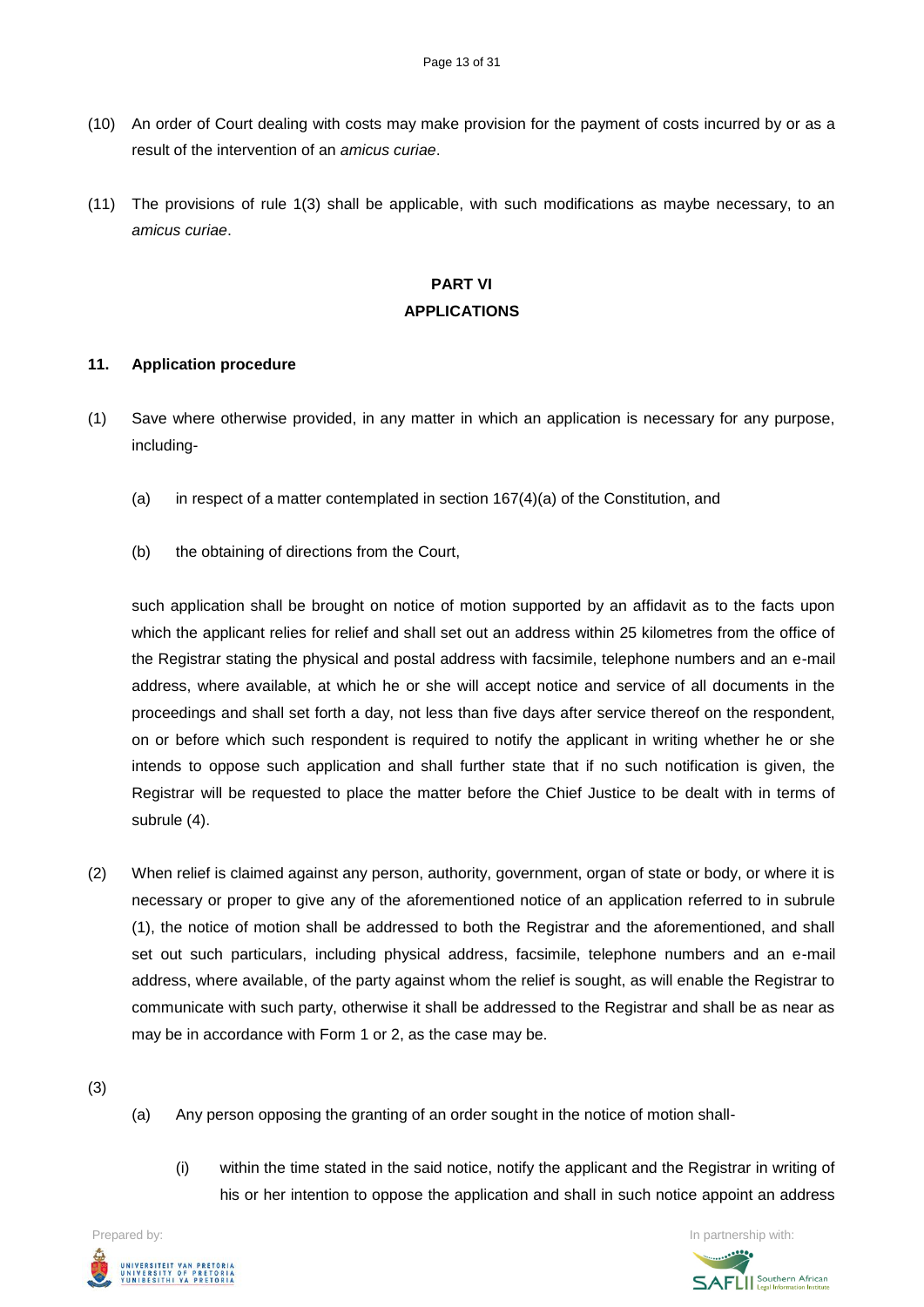#### Page 14 of 31

within 25 kilometres of the office of the Registrar at which he or she will accept notice and service of all documents in the proceedings;

- (ii) within 15 days of notifying the applicant of his or her intention to oppose the application lodge his or her answering affidavit, if any, together with any relevant documents, which may include supporting affidavits.
- (b) The applicant may lodge a replying affidavit within 10 days of the service upon him or her of the affidavit and documents referred to in paragraph (a)(ii).
- (c)
- (i) Where no notice of opposition is given or where no answering affidavit in terms of paragraph (a)( ii) is lodged within the time referred to in paragraph (a)(ii), the Registrar shall within five days of the expiry thereof place the application before the Chief Justice.
- (ii) Where an answering affidavit is lodged, the Registrar shall place the application before the Chief Justice within five days of the lodging of the replying affidavit.
- (d) The Chief Justice may, when giving directions under subrule (4), permit the lodging of further affidavits.
- (4) When an application is placed before the Chief Justice in terms of subrule (3)(c), he or she shall give directions as to how the application shall be dealt with and, in particular, as to whether it shall be set down for hearing or whether it shall be dealt with on the basis of written argument or summarily on the basis of the information contained in the affidavits.

# **12. Urgent applications**

- (1) In urgent applications, the Chief Justice may dispense with the forms and service provided for in these rules and may give directions for the matter to be dealt with at such time and in such manner and in accordance with such procedure, which shall as far as is practicable be in accordance with these rules, as may be appropriate.
- (2) An application in terms of subrule (1) shall on notice of motion be accompanied by an affidavit setting forth explicitly the circumstances that justify a departure from the ordinary procedures.

# **13. Argument**

- (1) Written argument shall be filed timeously and shall contain a table of contents, and a table of authorities with references to the pages in the document on which they are cited.
- (2) Oral argument shall not be allowed if directions to that effect are given by the Chief Justice.



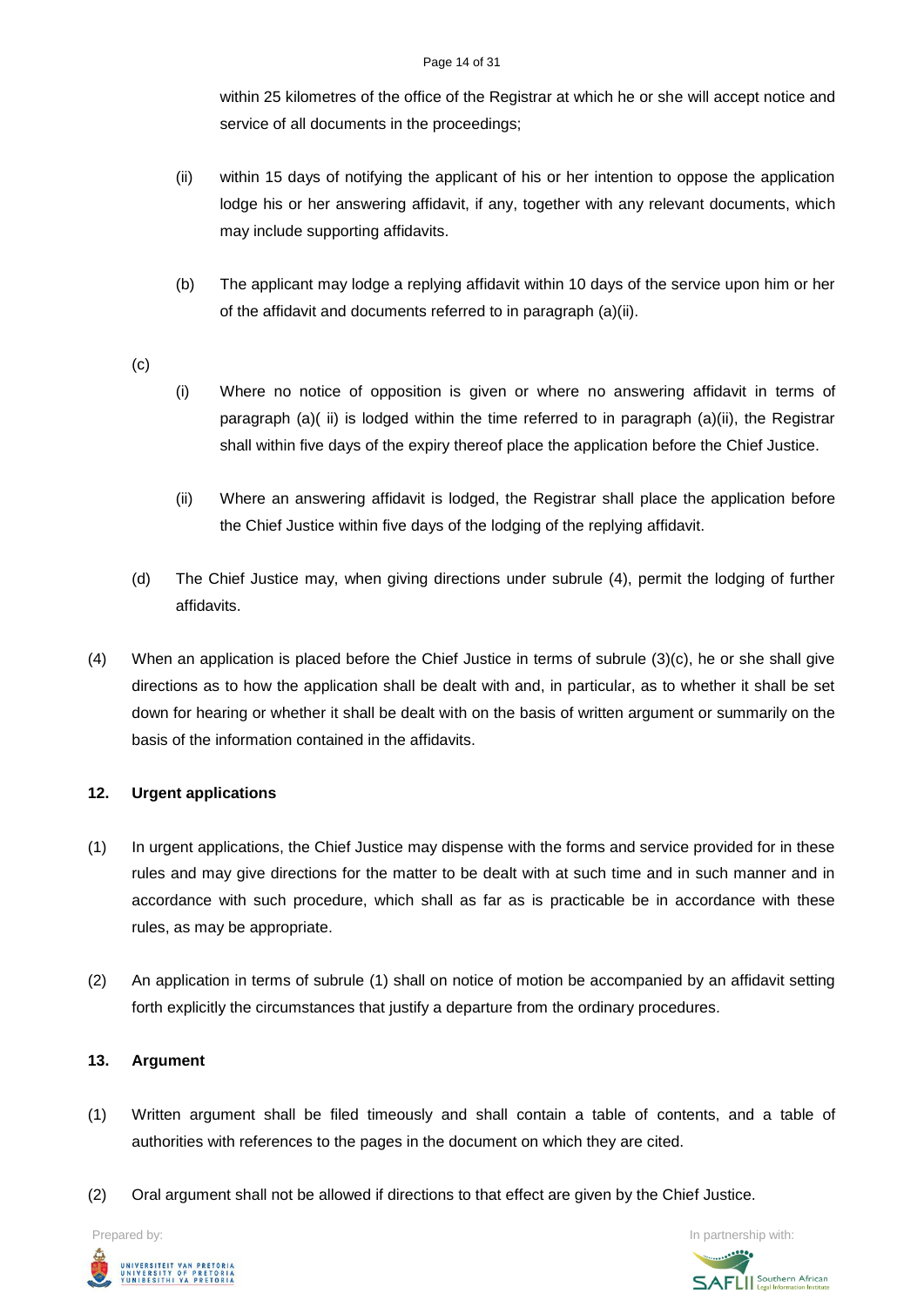- (a) Oral argument shall be relevant to the issues before the Court and its duration shall be subject to such time limits as the Chief Justice may impose.
- (b) The parties shall assume that all the judges have read the written arguments and that there is no need to repeat what is set out therein.

(4)

- (a) Argument may be addressed to the Court in any official language and the party concerned shall not be responsible for the provision of an interpreter.
- (b) Should a person wish to address the Court in an official language other than the language in which such person's written argument is couched, such person shall, at least seven days prior to the hearing of the matter in question, give written notice to the Registrar of his or her intention to use another official language and shall indicate what that language is.
- (5) On the Court's own motion, or on the application of one or more parties, the Court may order that two or more cases, involving what appear to be the same or related questions, be argued together as one case or on such other terms as may be prescribed.

# **PART VII MATTERS WITH IN THE EXCLUSIVE JURISDICTION OF THE COURT**

# **14. Referral of a Bill**

- (1) The referral of a Bill in terms of section 79(4)(b) or 121(2)(b) of the Constitution by the President of the Republic of South Africa or by the Premier of a province, as the case may be, shall be in writing and shall be addressed to the Registrar and to the Speaker of the National Assembly and the Chairperson of the National Council of Provinces, or to the Speaker of the provincial legislature in question, as the case may be.
- (2) Such referral shall specify-
	- (a) the provision or provisions of the Bill in respect of which the President of the Republic of South Africa or the Premier of a province has reservations;
	- (b) the constitutional provision or provisions relating to such reservations; and
	- (c) the grounds or reasons for such reservations.

Prepared by: In partnership with:  $\blacksquare$  is the partnership with:  $\blacksquare$  is the partnership with:  $\blacksquare$ .<br>UNIVERSITEIT VAN PRETORIA<br>YUNIBESITHI YA PRETORIA

**SAFLI** Southern African

(3)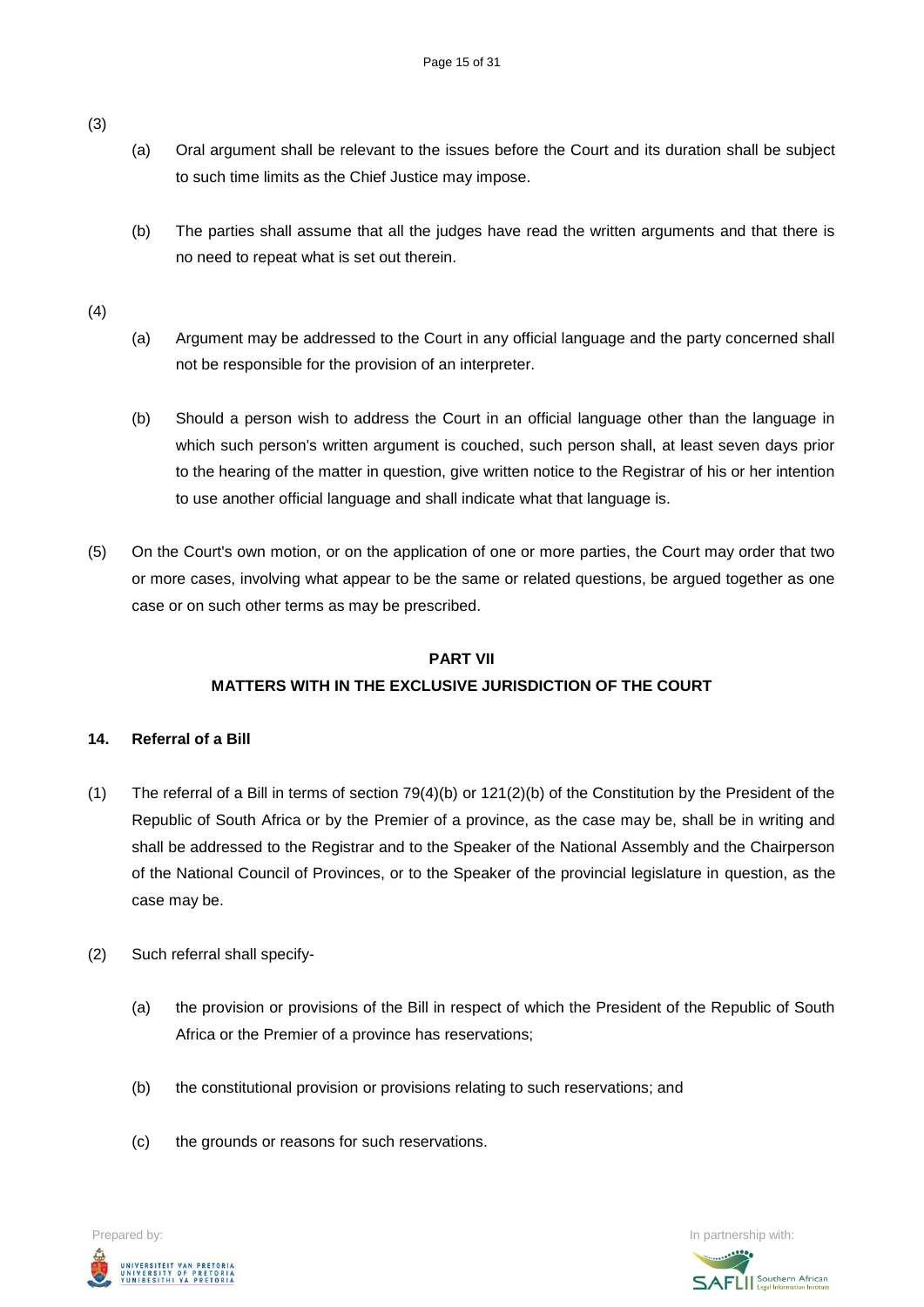#### Page 16 of 31

- (3) Political parties represented in the national Parliament or the provincial legislature concerned, as the case may be, shall be entitled as of right to make written submissions relevant to the determination of the issue within the time specified in directions given under subrule (4).
- (4) Upon receipt of the referral, the matter shall be dealt with in accordance with directions given by the Chief Justice, which may include a direction-
	- (a) requesting the relevant Speaker or the Chairperson of the National Council of Provinces, as the case may be, for such additional information as the Chief Justice may consider to be necessary or expedient to deal with the matter; and
	- (b) calling upon all interested political parties in the national Parliament or the provincial legislature concerned, as the case may be, who may wish to do so to make such written submissions as are relevant to the determination of the issue within a period to be specified in such direction.

# **15. Constitutionality of an Act**

- (1) An application in terms of sections 80(1) and 122(1) of the Constitution by members of the National Assembly or a provincial legislature shall be brought on notice of motion supported by an affidavit as to the contentions upon which the applicants rely for relief and shall be lodged with the Registrar and served on the Speaker of the National Assembly and, where applicable, the Chairperson of the National Council of Provinces, or on the Speaker of the provincial legislature concerned, as the case may be.
- (2) The notice shall request the Speaker and, if relevant, the Chairperson of the National Council of Provinces, to bring the application to the attention of all political parties represented in the relevant house or legislature in writing within five days of the service upon him or her of such application.
- (3) The application referred to in subrule (1) shall be accompanied by a certificate by the Speaker of the legislature concerned that the requirements of section 80(2)(a) or section 122(2)(a) of the Constitution, as the case may be, have been complied with.
- (4) The application referred to in subrule (1) shall also specify-
	- (a) the provision or provisions of the Act being challenged;
	- (b) the relevant provision or provisions of the Constitution relied upon for such challenge;
	- (c) the grounds upon which the respective provisions are deemed to be in conflict; and
	- (d) the relief, including any interim relief, sought.

UNIVERSITEIT VAN PRETORIA<br>UNIVERSITY OF PRETORIA<br>YUNIBESITHI YA PRETORIA

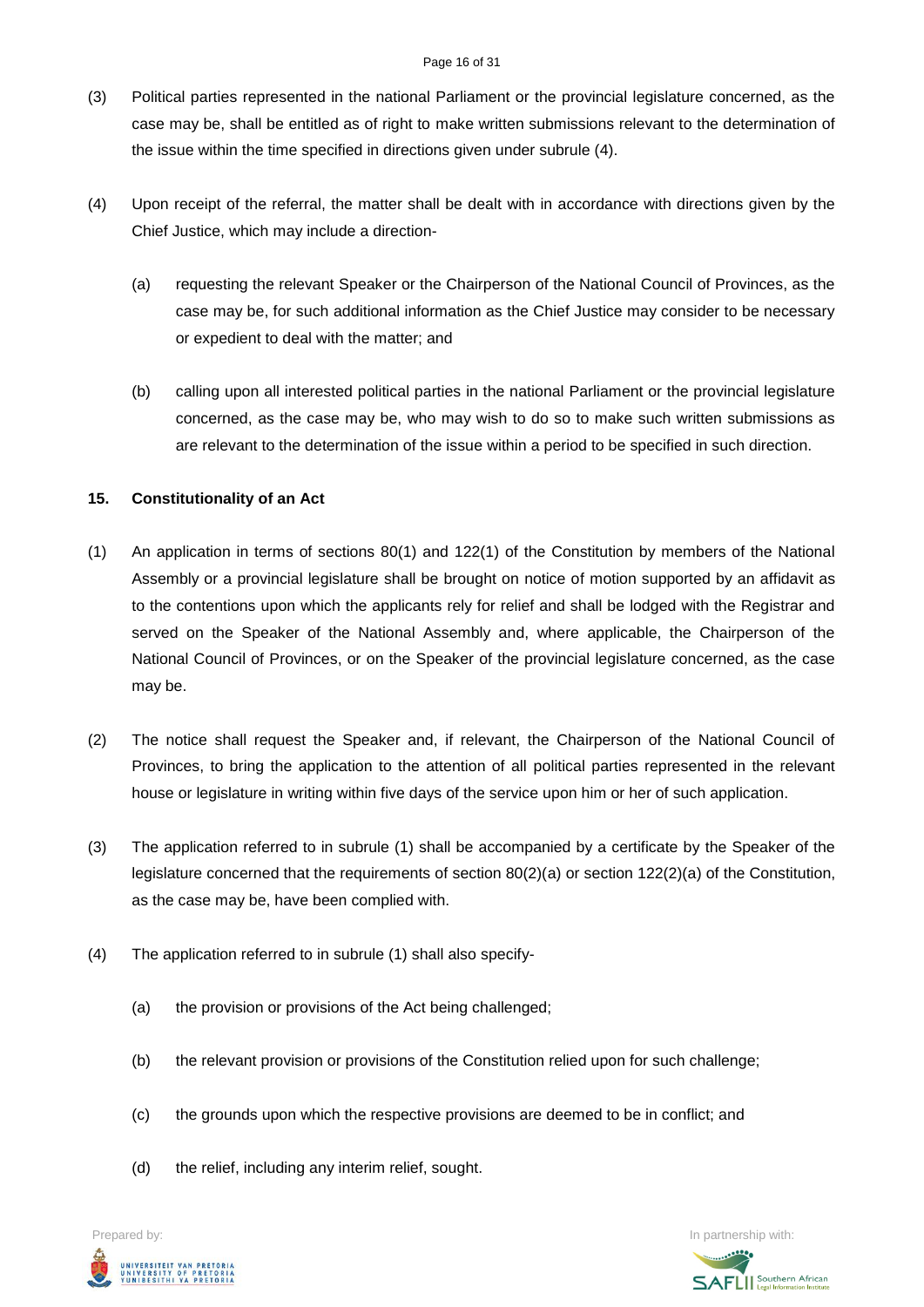- (a) Any political party in the legislature concerned or any government that wishes to oppose the granting of an order sought in such an application shall notify the Registrar in writing within 15 days of service of such application of such intention to oppose and shall, in such notification, appoint an address at which such party or government will accept notice and service of all documents in the proceedings.
- (b) If such a notice is given, the application shall be disposed of in accordance with the provisions of rule 11.
- (6) If a notice to oppose is not lodged in terms of subrule (5), the matter shall be disposed of in accordance with directions given by the Chief Justice, which may include a direction-
	- (a) calling for such additional information as the Chief Justice may consider necessary or expedient to deal with the matter; and
	- (b) that all interested political parties in the national Parliament or the provincial legislature concerned, as the case may be, who wish to do so make such written submissions as are relevant to the determination of the issue within a period specified in such direction.

#### **16. Confirmation of an order of constitutional invalidity**

- (1) The Registrar of a court which has made an order of constitutional invalidity as contemplated in section 172 of the Constitution shall, within 15 days of such order, lodge with the Registrar of the Court a copy of such order.
- (2) A person or organ of state entitled to do so and desirous of appealing against such an order in terms of section 172(2)(d) of the Constitution shall, within 15 days of the making of such order, lodge a notice of appeal with the Registrar and a copy thereof with the Registrar of the court which made the order, whereupon the matter shall be disposed of in accordance with directions given by the Chief Justice.
- (3) The appellant shall in such notice of appeal set forth clearly the grounds on which the appeal is brought, indicating which findings of fact and/or law are appealed against and the order it is contended ought to have been made.
- (4) A person or organ of state entitled to do so and desirous of applying for the confirmation of an order in terms of section 172(2)(d) of the Constitution shall, within 15 days of the making of such order, lodge an application for such confirmation with the Registrar and a copy thereof with the Registrar of the court which made the order, whereupon the matter shall be disposed of in accordance with directions given by the Chief Justice.



**SAFLI** Southern African

### (5)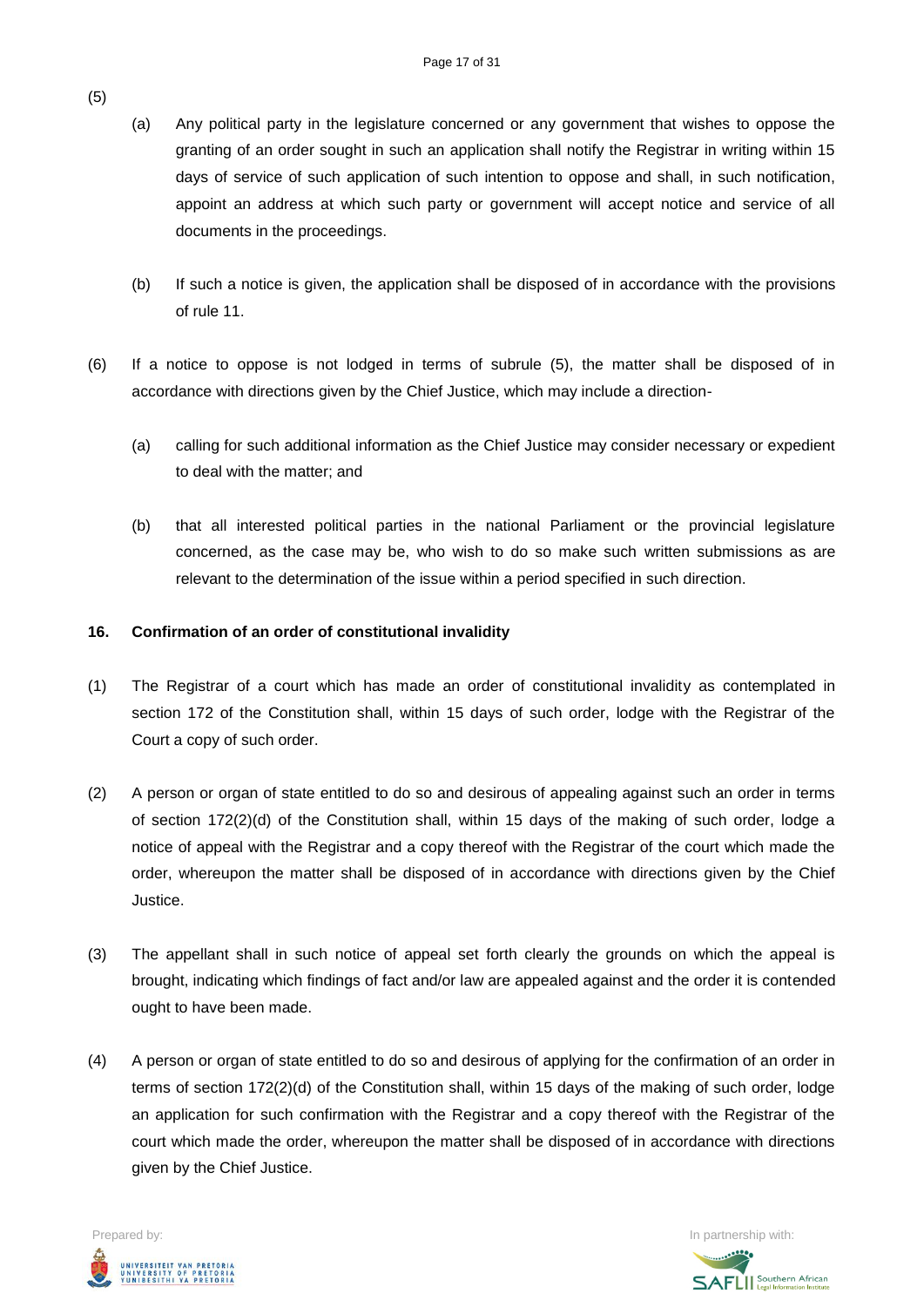(5) If no notice or application as contemplated in subrules (2) and (4), respectively, has been lodged within the time prescribed, the matter of the confirmation of the order of invalidity shall be disposed of in accordance with directions given by the Chief Justice.

#### **17. Certification of a provincial constitution**

- (1) The Speaker of a provisional legislature which has passed or amended a constitution in terms of sections 142 and 144(2) of the Constitution and which wishes such constitution or constitutional amendment to be certified by the Court shall certify in writing the content of the constitution or amendment passed by the provincial legislature and submit such constitution or constitutional amendment to the Registrar with a formal request to the Court to perform its functions in terms of section 144 of the Constitution.
- (2) The certificate contemplated in subrule (1) shall include a statement specifying that the constitution or the constitutional amendment was passed by the requisite majority.
- (3) Any political party represented in the provincial legislature shall be entitled as of right to present oral argument to the Court, provided that such political party may be required to submit a written submission to the Court in advance of the oral argument.
- (4) Upon the receipt of the request referred to in subrule (1), the matter shall be disposed of in accordance with directions given by the Chief Justice, which may include-
	- (a) referral to the Speaker for such additional information as is considered by the Chief Justice to be necessary or expedient to deal with the matter;
	- (b) a direction, specifying the time within which written submissions from interested political parties shall be made;
	- (c) a direction that any written submissions made in terms paragraph (b) should be brought to the attention of other political parties in the provincial legislature by such means as the Chief Justice considers suitable.
- (5) An order of the Court pursuant to section 144 of the Constitution may specify the provisions of the provincial constitution or of the constitutional amendment, if any, which comply and which do not comply with the Constitution.

# **PART VIII DIRECT ACCESS AND APPEALS**

#### **18. Direct access**



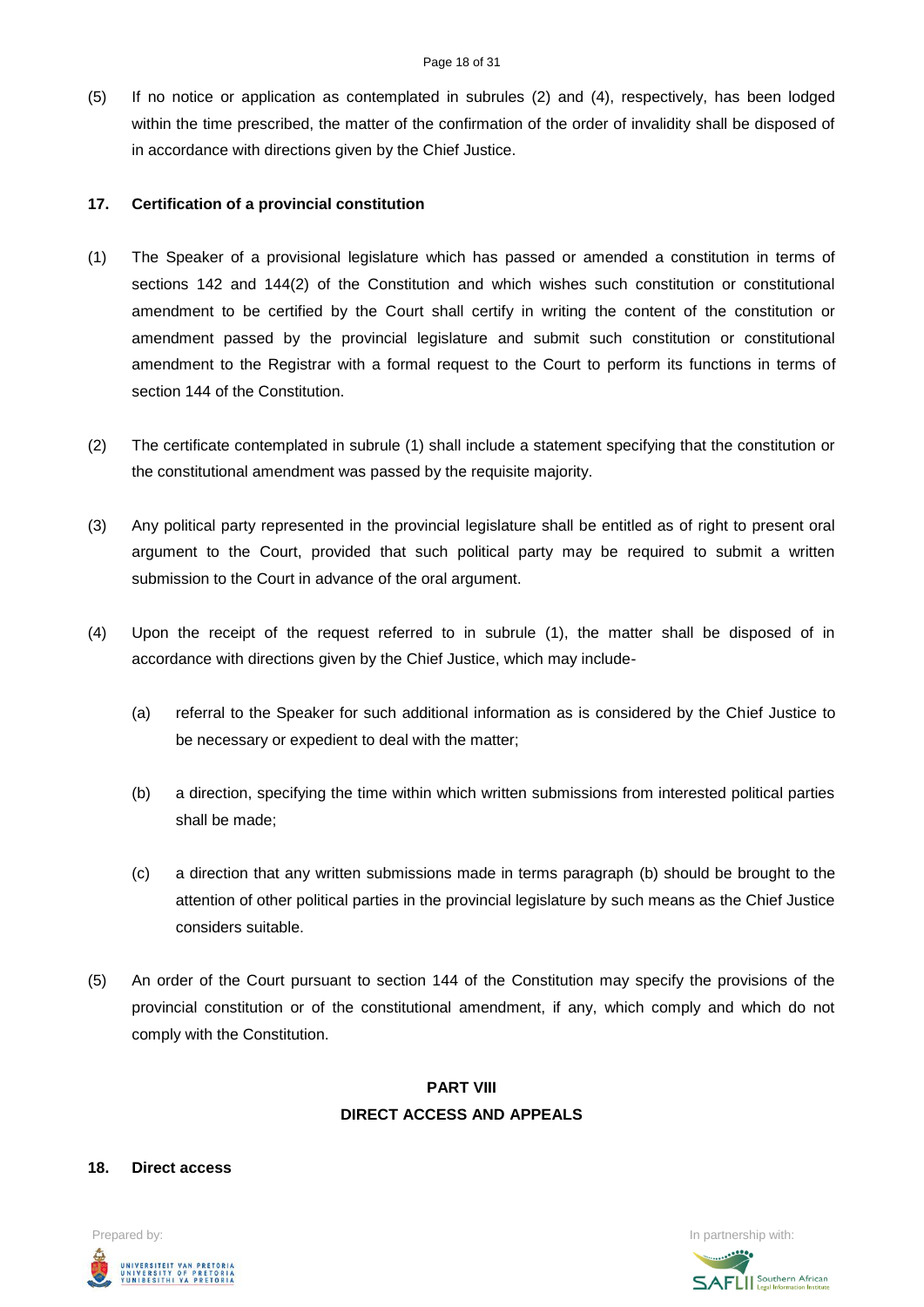#### Page 19 of 31

- (1) An application for direct access as contemplated in section 167(6)(a) of the Constitution shall be brought on notice of motion, which shall be supported by an affidavit, which shall set forth the facts upon which the applicant relies for relief.
- (2) An application in terms of subrule (1) shall be lodged with the Registrar and. served on all parties with a direct or substantial interest in the relief claimed and shall set out-
	- (a) the grounds on which it is contended that it is in the interests of justice that an order for direct access be granted;
	- (b) the nature of the relief sought and the grounds upon which such relief is based;
	- (c) whether the matter can be dealt with by the Court without the hearing of oral evidence and, if it cannot,
	- (d) how such evidence should be adduced and conflicts of fact resolved.
- (3) Any person or party wishing to oppose the application shall, within 10 days after the lodging of such application, notify the applicant and the Registrar in writing of his or her intention to oppose.
- (4) After such notice of intention to oppose has been received by the Registrar or where the time for the lodging of such notice has expired, the matter shall be disposed of in accordance with directions given by the Chief Justice, which may include-
	- (a) a direction calling upon the respondents to make written submissions to the Court within a specified time as to whether or not direct access should be granted; or
	- (b) a direction indicating that no written submissions or affidavits need be filed.
- (5) Applications for direct access may be dealt with summarily, without hearing oral or written argument other than that contained in the application itself: Provided that where the respondent has indicated his or her intention to oppose in terms of subrule (3), an application for direct access shall be granted only after the provisions of subrule (4)(a) have been complied with.

#### **19. Appeals**

(1) The procedure set out in this rule shall be followed in an application for leave to appeal to the Court where a decision on a constitutional matter, other than an order of constitutional invalidity under section 172(2)(a) of the Constitution, has been given by any court including the Supreme Court of Appeal, and irrespective of whether the President has refused leave or special leave to appeal.



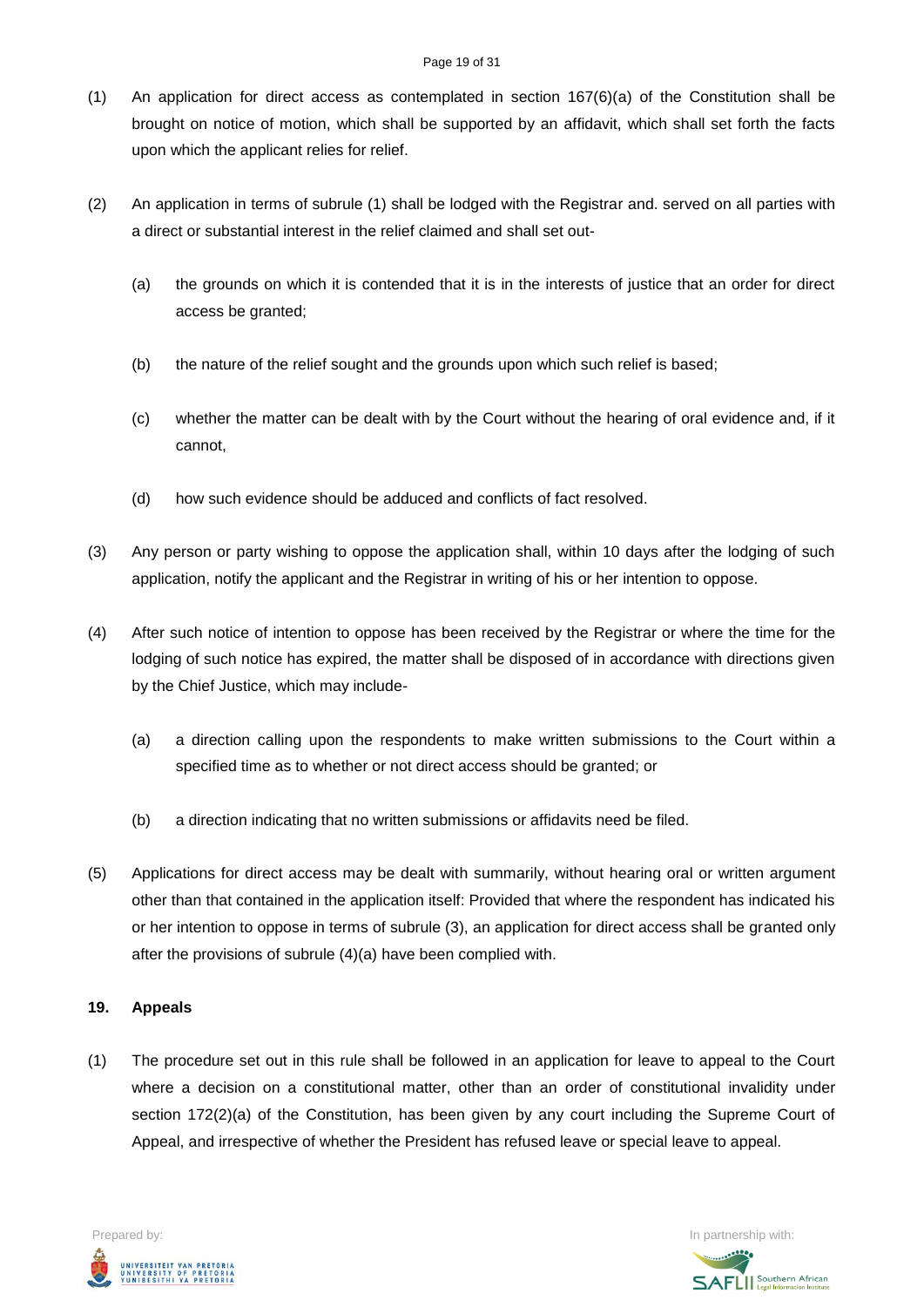#### Page 20 of 31

- (2) A litigant who is aggrieved by the decision of a court and who wishes to appeal against it directly to the Court on a constitutional matter shall, within 15 days of the order against which the appeal is sought to be brought and after giving notice to the other party or parties concerned, lodge with the Registrar an application for leave to appeal: Provided that where the President has refused leave to appeal the period prescribed in this rule shall run from the date of the order refusing leave.
- (3) An application referred to in subrule (2) shall be signed by the applicant or his or her legal representative and shall contain-
	- (a) the decision against which the appeal is brought and the grounds upon which such decision is disputed;
	- (b) a statement setting out clearly and succinctly the constitutional matter raised in the decision; and any other issues including issues that are alleged to be connected with a decision on the constitutional matter;
	- (c) such supplementary information or argument as the applicant considers necessary to bring to the attention of the Court; and
	- (d) a statement indicating whether the applicant has applied or intends to apply for leave or special leave to appeal to any other court, and if so-
		- (i) which court;
		- (ii) whether such application is conditional upon the application to the Court being refused; and
		- (iii) the outcome of such application, if known at the time of the application to the Court.
- (4)
- (a) Within 10 days from the date upon which an application referred to in subrule (2) is lodged, the respondent or respondents may respond thereto in writing, indicating whether or not the application for leave to appeal is being opposed, and if so the grounds for such opposition.
- (b) The response shall be signed by the respondent or respondents or his or her or their legal representative.
- (5)
- (a) A respondent or respondents wishing to lodge a cross-appeal to the Court on a constitutional matter shall, within 10 days from the date upon which an application in subrule (2) is lodged, lodge with the Registrar an application for leave to cross-appeal:



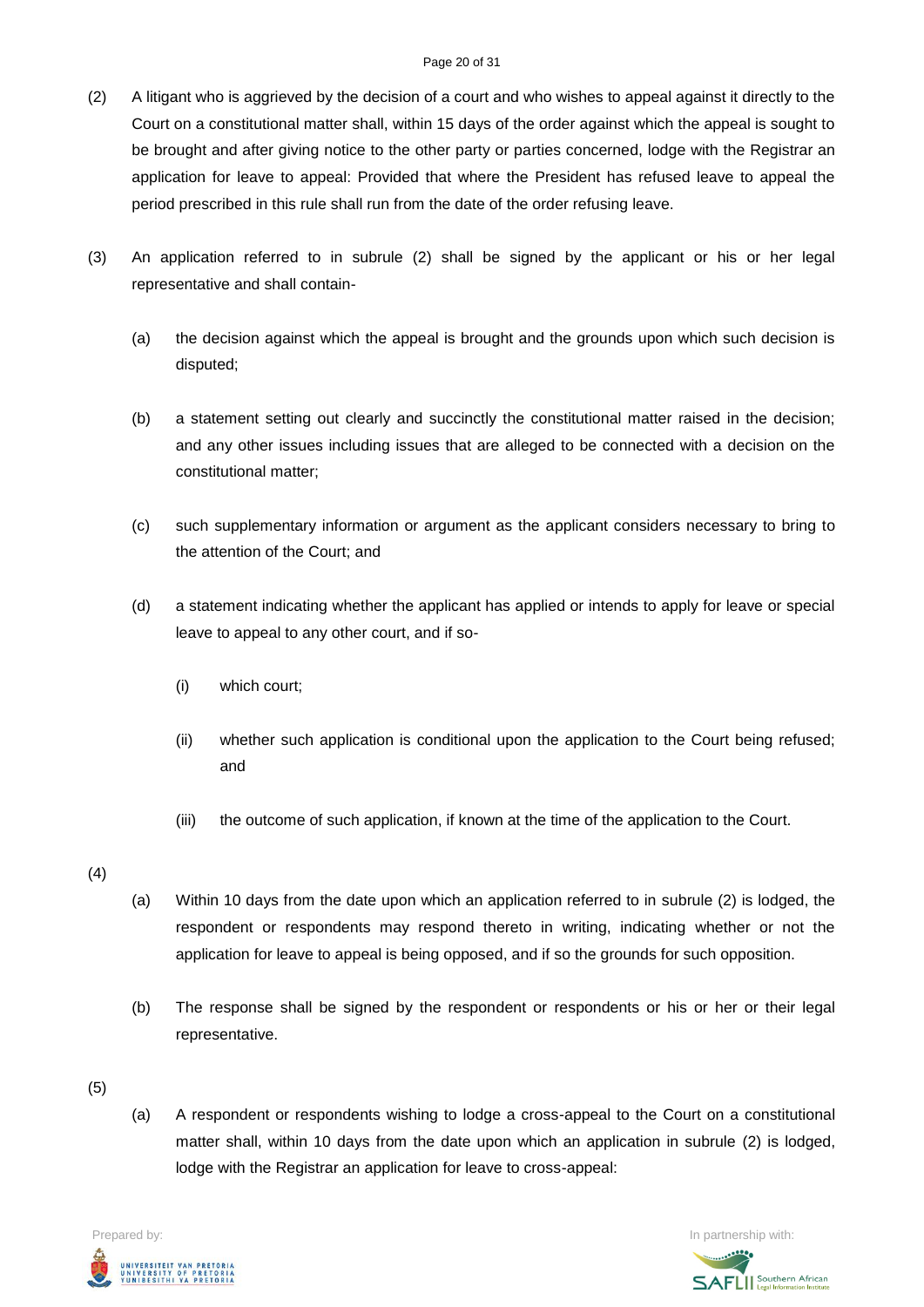(b) The provisions of these rules with regard to appeals shall apply, with necessary modifications, to cross-appeals.

(6)

- (a) The Court shall decide whether or not to grant the appellant leave to appeal.
- (b) Applications for leave to appeal may be dealt with summarily, without receiving oral or written argument other than that contained in the application itself
- (c) The Court may order that the application for leave to appeal be set down for argument and direct that the written argument of the parties deal not only with the question whether the application for leave to appeal should be granted, but also with the merits of the dispute. The provisions of rule 20 shall, with necessary modifications, apply to the procedure to be followed in such procedures.

#### **20. Procedure on appeal**

- (1) If leave to appeal is given in terms of rule 19, the appellant shall note and prosecute the appeal as follows:
	- (a) The appellant shall prepare and lodge the appeal record with the Registrar within such time as may be fixed by the Chief Justice in directions.
	- (b) Subject to the provisions of subrule (1)(c) below, the appeal record shall consist of the judgment of the court from which the appeal is noted, together with all the documentation lodged by the parties in that court and all the evidence which may have been led in the proceedings and which may be relevant to the issues that are to be determined.
	- (c)
- (i) The parties shall endeavour to reach agreement on what should be included in the record and, in the absence of such agreement, the appellant shall apply to the Chief Justice for directions to be given in regard to the compilation of the record.
- (ii) Such application shall be made in writing and shall set out the nature of the dispute between the parties in regard to the compilation of the record and the reasons for the appellant's contentions.
- (iii) The respondent may respond to the application within 10 days of being served with the application and shall set out the reasons for the respondent's contentions.



**SAFLI** Southern African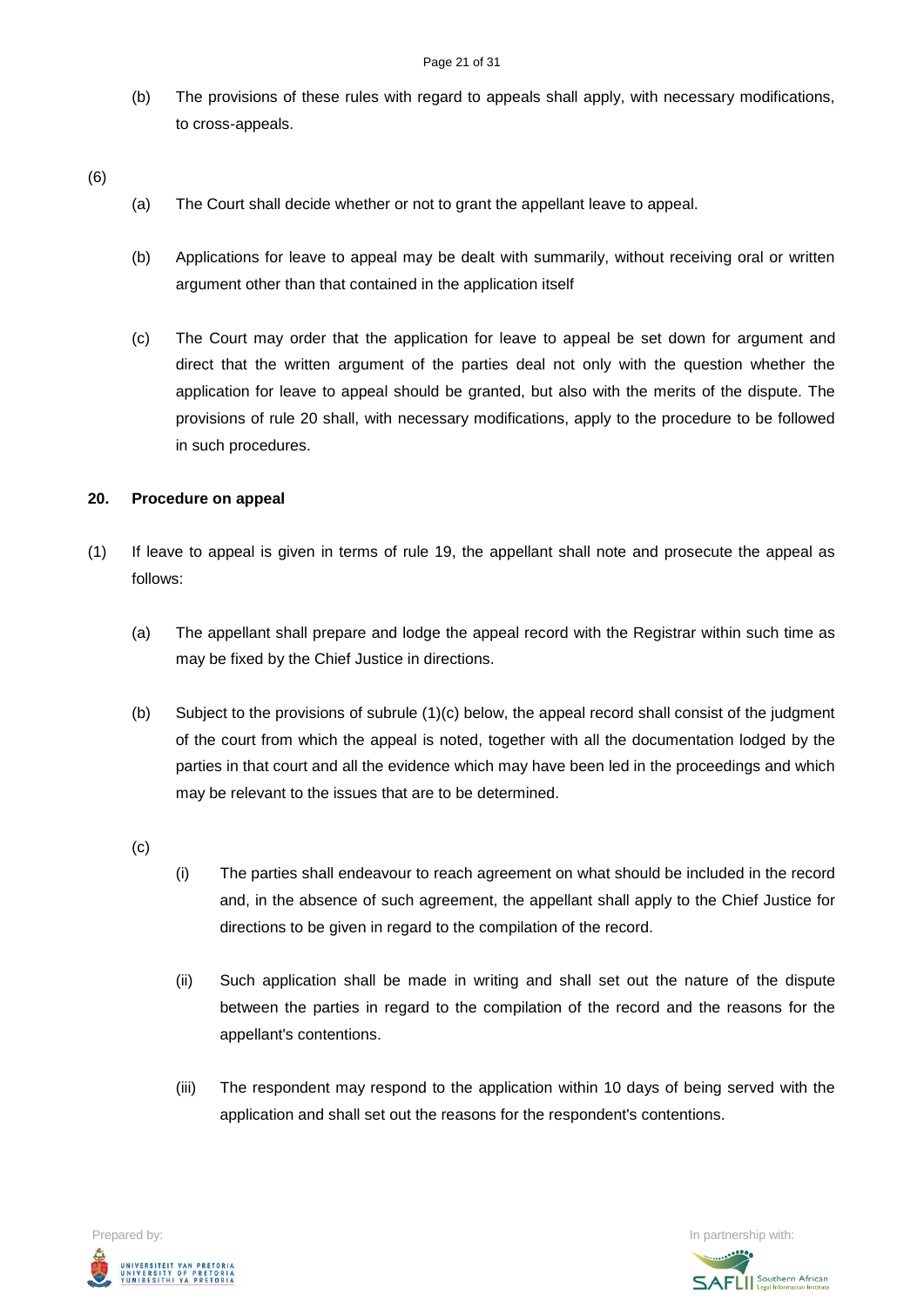#### Page 22 of 31

- (iv) The Chief Justice may assign the application to one or more judges, who may deal with the matter on the papers or require the parties to appear before him or her or them on a specified day and at a specified time to debate the compilation of the record.
- (v) The judge or judges concerned shall give directions in regard to the compilation of the record, the time within which the record is to be lodged with the Registrar and any other matters which may be deemed by him or her or them to be necessary for the purpose of enabling the Court to deal with the appeal, which directions may include that the matter be referred back to the court a quo for the hearing of additional evidence specified in the directions, or that additional evidence be put before the Court by way of affidavit or otherwise for the purpose of the appeal

# (2)

- (a) One of the copies of the record lodged with the Registrar shall be certified as correct by the Registrar of the court appealed from.
- (b) Copies of the record shall be clearly typed on stout A4-size paper, double-spaced in black record ink, on one side of the paper only.
- (c) Legible documents that were typed or printed in their original form such as cheques and the like shall not be retyped and clear photocopies on A4-size paper shall be provided instead.
- (d) The pages shall be numbered clearly and consecutively and every tenth line on each page shall be numbered and the pagination used in the court a quo shall be retained where possible.
- (e) Bulky records shall be divided into separate conveniently-sized volumes of approximately 100 pages each. The record shall be securely bound in book format to withstand constant use and shall be so bound that upon being used will lie open without manual or other restraint.
- (f) All records shall be securely bound in suitable covers disclosing the case number, names of the parties, the volume number and the numbers of the pages contained in that volume, the total number of volumes, the court a quo and the names of the attorneys of the parties.
- (g) The binding required by this rule shall be sufficiently secure to ensure the stability of the papers contained within the volume; and where the record consists of more than one volume, the number of each volume and the number of the pages contained in a volume shall appear on the upper third of the spine of the volume.
- (h) Where documents are lodged with the Registrar, and such documents are recorded on a computer disk, the party lodging the document shall where possible also make available to the Registrar a disk containing the file in which the document is contained, or transmit an electronic copy of the document concerned by e-mail in a format determined by the Registrar which is

UNIVERSITEIT VAN PRETORIA<br>UNIVERSITY OF PRETORIA<br>YUNIBESITHI YA PRETORIA

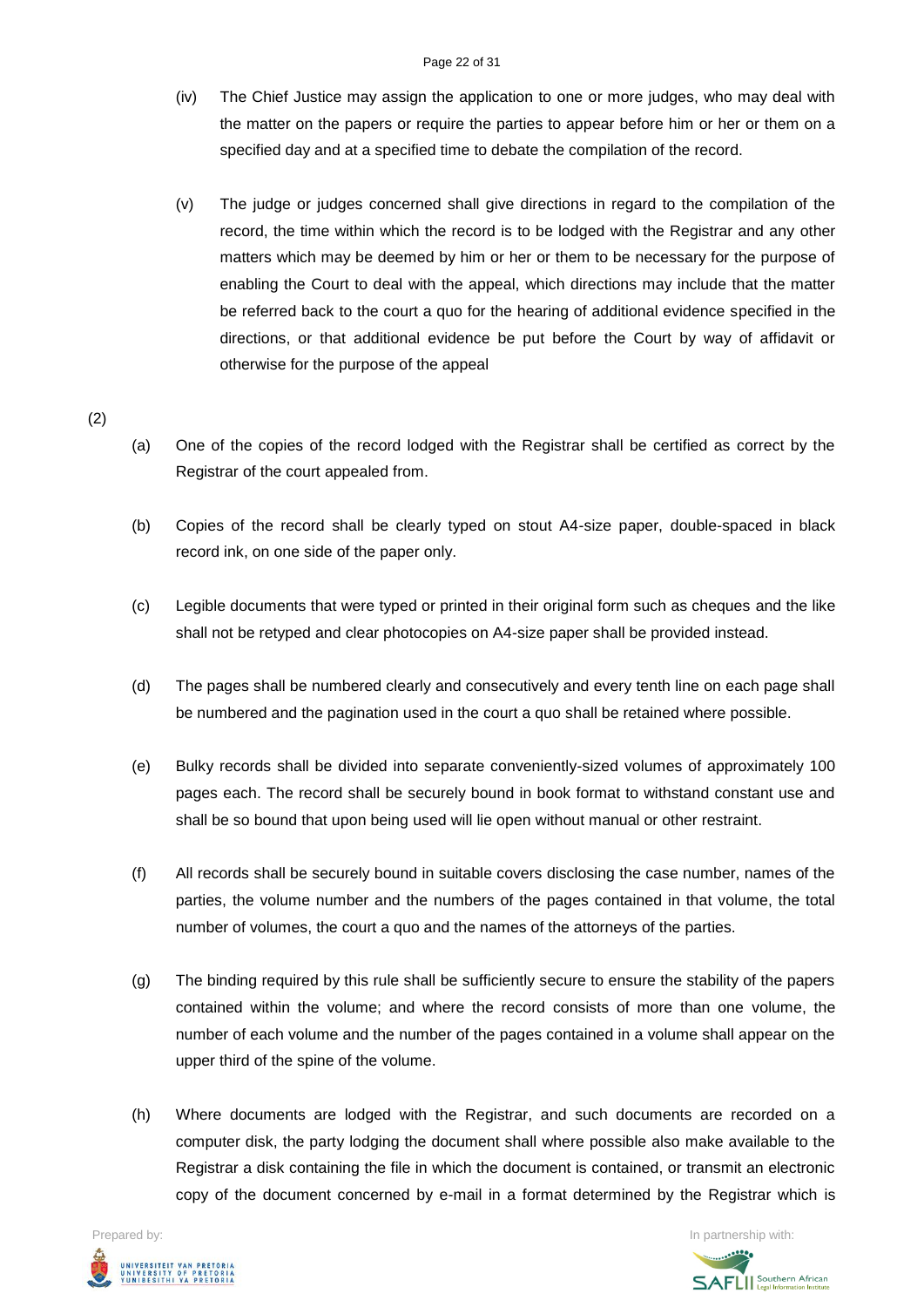#### Page 23 of 31

compatible with software that is used by the Court at the time of lodgement, to the Registrar at: registrar@concourt.org.za: Provided that the transmission of such copy shall not relieve the party concerned from the obligation under rule 1(3) to lodge the prescribed number of hard copies of the documents so lodged.

- (i) If a disk is made available to the Registrar the file will be copied and the disk will be returned to the party concerned. Where a disk or an electronic copy of a document other than a record is provided, the party need lodge only 13 copies of the document concerned with the Registrar.
- (3) If a record has been lodged in accordance with the provisions of paragraphs (b) and (c) of subrule (1), the Registrar shall cause a notice to be given to the parties to the appeal requiring-
	- (a) the appellant to lodge with the Registrar written argument in support of the appeal within a period determined by the Chief Justice and specified in such notice; and
	- (b) the respondent to lodge with the Registrar written argument in reply to the appellant's argument by a specified date determined by the Chief Justice, which shall be subsequent to the date on which the appellant's argument was served on the respondent.
- (4) The appellant may lodge with the Registrar written argument in answer to the respondent's argument within 10 days from the date on which the respondent's argument was served on the appellant.
- (5) The Chief Justice may decide whether the appeal shall be dealt with on the basis of written arguments only.
- (6) Subject to the provisions of subrule (5), the Chief Justice shall determine the date on which oral argument will be heard, and the Registrar shall within five days of such determination notify all parties to the appeal of the date of the hearing by registered post or facsimile.

# **21. Additional information to be furnished to the Registrar**

When an application for confirmation of an order of constitutional invalidity or a notice of appeal against such order is lodged with the Registrar in terms of rule 16, or an application for leave to appeal is lodged in terms of rule 19, the applicant or appellant shall at the same time provide the Registrar with a note-

- (a) setting out the length of the record, or if the record consists of evidence that has not been transcribed, an estimate of the length of the record and the time required for transcription;
- (b) whether there are any special circumstances that may require a hearing of more than one day or which might otherwise be relevant to the directions to be given by the Chief Justice.

UNIVERSITEIT VAN PRETORIA<br>UNIVERSITY OF PRETORIA<br>YUNIBESITHI YA PRETORIA

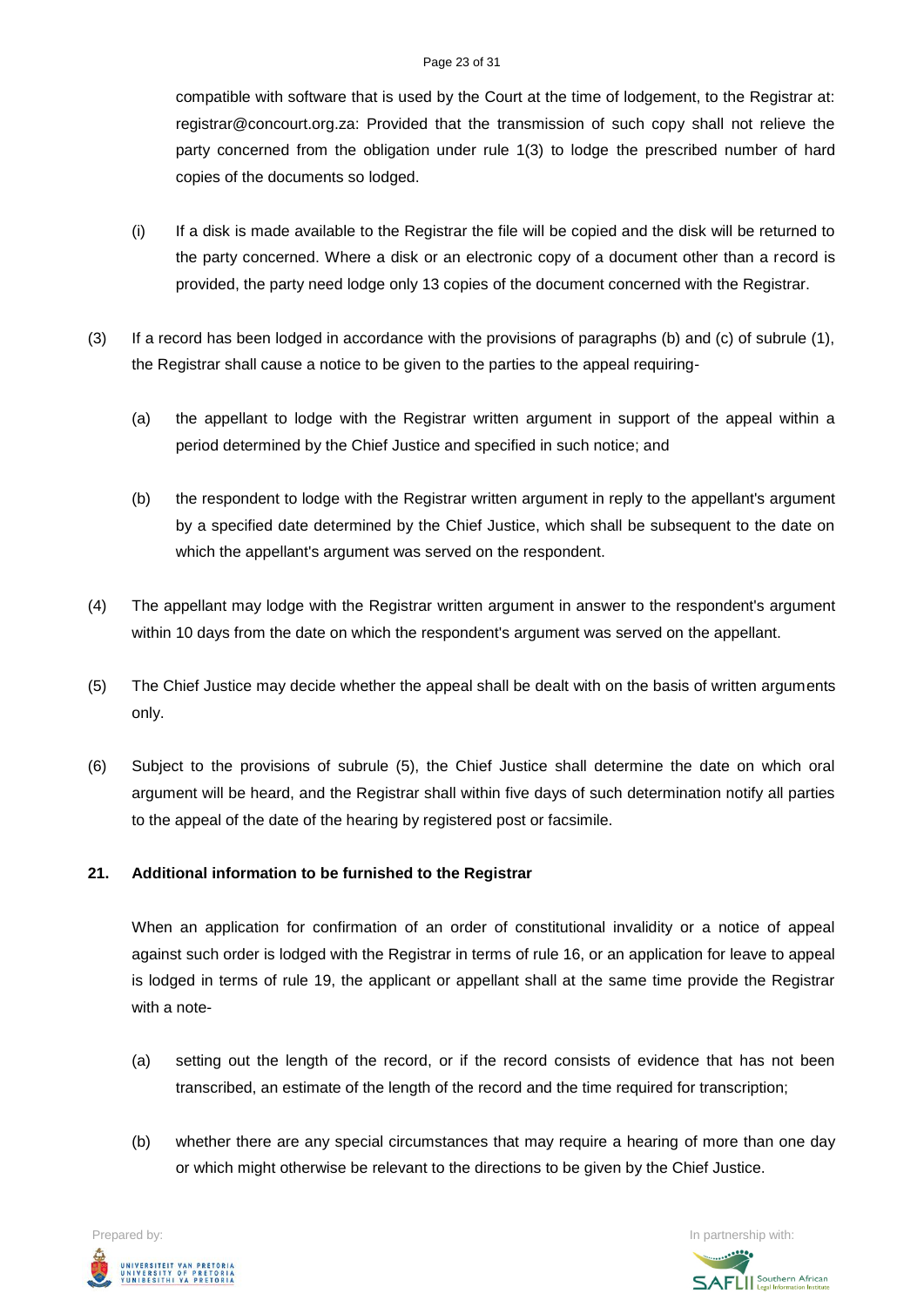# **PART IX FEES AND COSTS**

#### **22. Taxation of costs and attorneys' fees**

- (1) Rules 17 and 18 of the Supreme Court of Appeal Rules regarding taxation and attorneys' fees shall apply, with such modifications as maybe necessary.
- (2) In the event of oral and written argument, a fee for written argument may in appropriate circumstances be allowed as a separate item.

#### **23. Fees of the Court**

- (1) In addition to the Court fees already prescribed in these rules the fees in Schedule 2 shall be the fees of the court payable with revenue stamps.
- (2) The proviso to rule 4(4) and the provisions of rule 4(5) shall apply, with such modifications as may be necessary.

# **PART X MISCELLANEOUS PROVISIONS**

#### **24. Library**

- (1) The Court's library shall be available for use by the judges, the staff of the Court and other persons who have permission from the librarian for the purposes of constitutional research.
- (2) The library shall be open during such times as the reasonable needs of the Court may require and its operation shall be governed by the rules made by the Court's Library Committee in consultation with the Chief Justice.

#### **25. Translations**

Where any record or other document lodged with the Registrar contains material written in an official language that is not understood by all the judges, the Registrar shall have the portions of such record or document concerned translated by a sworn translator of the High Court into a language or languages that will be understood by such judges, and shall supply the parties with a copy of such translations.

#### **26. Models, diagrams and exhibits**



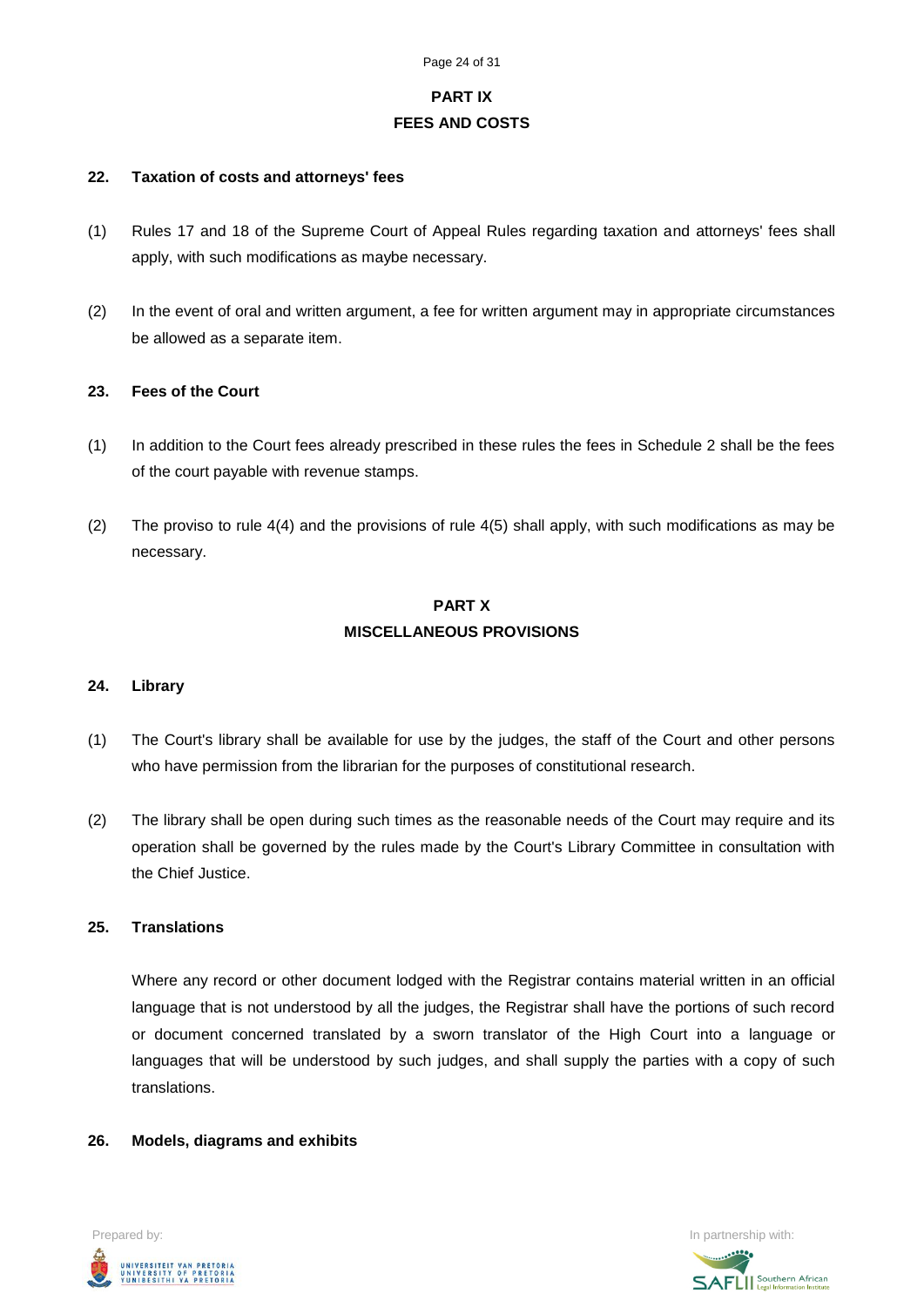- (1) Models, diagrams and exhibits of material forming part of the evidence taken in a case and brought to the Court for its inspection shall be placed in the custody of the Registrar at least 10 days before the case is to be heard or submitted.
- (2) All models, diagrams and exhibits of material placed in the custody of the Registrar shall be removed by the parties within 40 days after the case is decided.
- (3) When this is not done, the Registrar shall notify the party concerned to remove the articles forthwith and if they are not removed within six months thereafter, the Registrar shall destroy them or otherwise appropriately dispose of them.

#### **27. Withdrawal of cases**

Whenever all parties, at any stage of the proceedings, lodge with the Registrar an agreement in writing that a case be withdrawn, specifying the terms relating to the payment of costs and payment to the Registrar of any fees that may be due, the Registrar shall, if the Chief Justice so directs, enter such withdrawal, whereupon the Court shall no longer be seized of the matter.

#### **28. Format of documents**

- (1) Every document that exceeds 15 pages shall, regardless of the method of duplication, contain a table of contents with correct references.
- (2) Every document at its close shall bear the name of the party or his or her attorney, the postal and physical address, facsimile, telephone number and an e-mail address, where available, and the original document shall be signed by the party or his or her attorney.
- (3)
- (a) The Registrar shall not accept for lodging any document presented in a form not in compliance with these rules, but shall return it to the defaulting party indicating respects in which there has been a failure to comply: Provided that if new and proper copies of any such document are resubmitted within five days of receiving written notification, such lodging shall not be deemed late.
- (b) If the Court finds that the provisions of these rules have not been complied with, it may impose, in its discretion, appropriate sanctions.

# **29. Application of certain rules of the Uniform Rules**

The following rules of the Uniform Rules shall, with such modifications as may be necessary, apply to the proceedings in the Court:



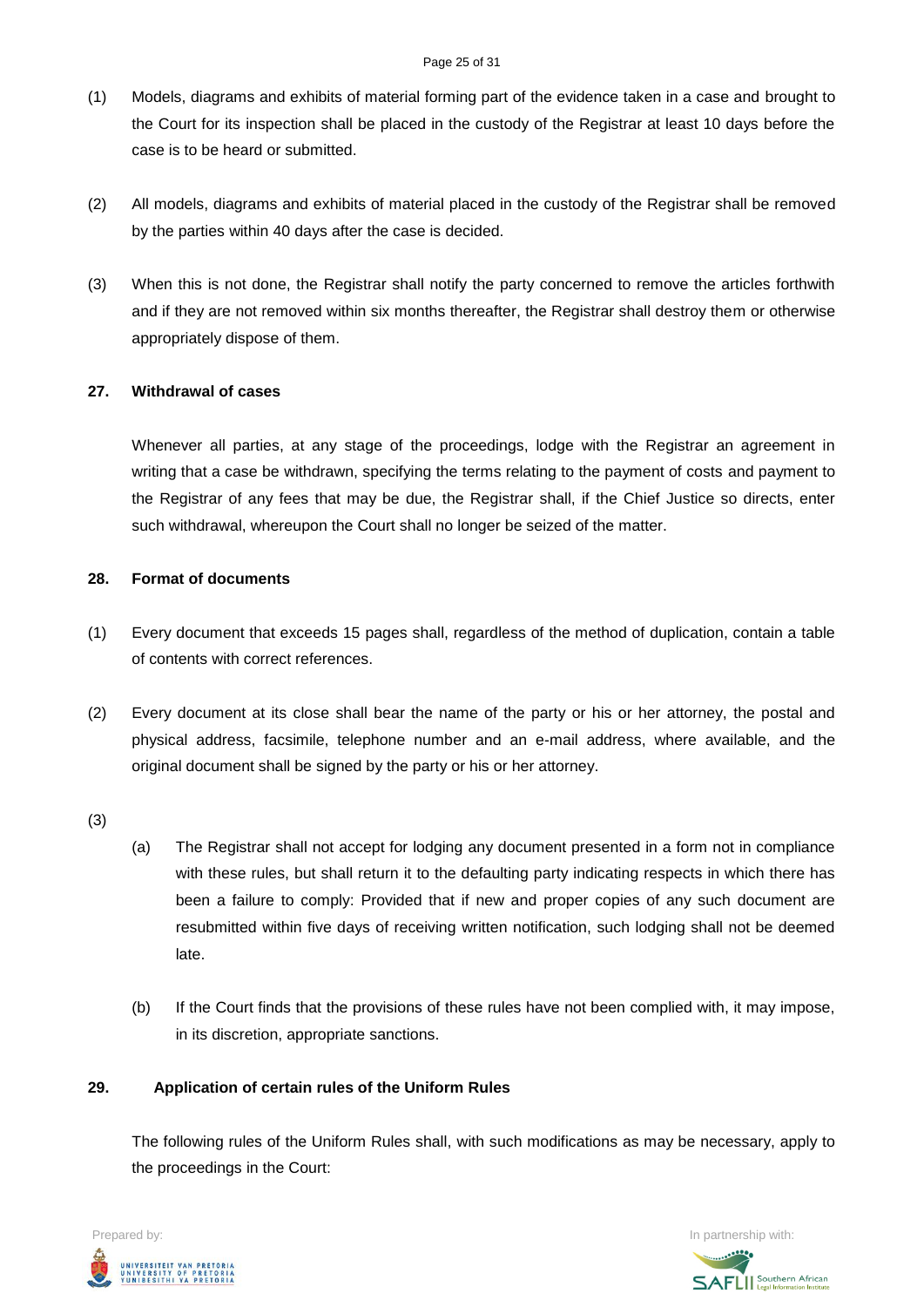Page 26 of 31

| Rule No.           | <b>Subject</b>                                                                           |
|--------------------|------------------------------------------------------------------------------------------|
| $6(7)$ to $6(15)$  | Joinder of parties on application and related matters                                    |
| 28                 | Amendments to pleadings and documents                                                    |
| 35(13)             | Discovery, inspection and production of documents                                        |
| $38(3)$ to $38(8)$ | Procuring evidence for trial                                                             |
| 42                 | Variation and rescission of orders                                                       |
| 59                 | Sworn translators                                                                        |
| 61                 | Interpretation of evidence                                                               |
| 62                 | Filing, preparation and inspection of documents                                          |
| 63                 | Authentication of documents executed outside the Republic for use<br>within the Republic |
| 64                 | Destruction of documents                                                                 |
| 65                 | Commissioners of the Court                                                               |

# **30. Application of certain sections of the Supreme Court Act, 1959 (Act No. 59 of 1959)**

The following sections of the Supreme Court Act, 1959 (Act No. 59 of 1959), shall apply, with such modifications as may be necessary, to proceedings of and before the Court as if they were rules of their court.

| <b>Section</b> | <b>Subject</b>                                                                                                                                                                                                                                                               |
|----------------|------------------------------------------------------------------------------------------------------------------------------------------------------------------------------------------------------------------------------------------------------------------------------|
| 19 <i>bis</i>  | Reference of particular matters for investigation by referee                                                                                                                                                                                                                 |
| 22             | Powers of court on hearing of appeals                                                                                                                                                                                                                                        |
| 32             | Examinations by interrogatories of persons whose evidence is<br>required in civil cases                                                                                                                                                                                      |
| 33             | Manner of dealing with commissions rogatoire, letters of request and<br>documents for service originating from foreign countries: Provided<br>that this provision shall apply subject to the replacement of English or<br>Afrikaans with the phrase "any official language". |



**SAFLI** Southern African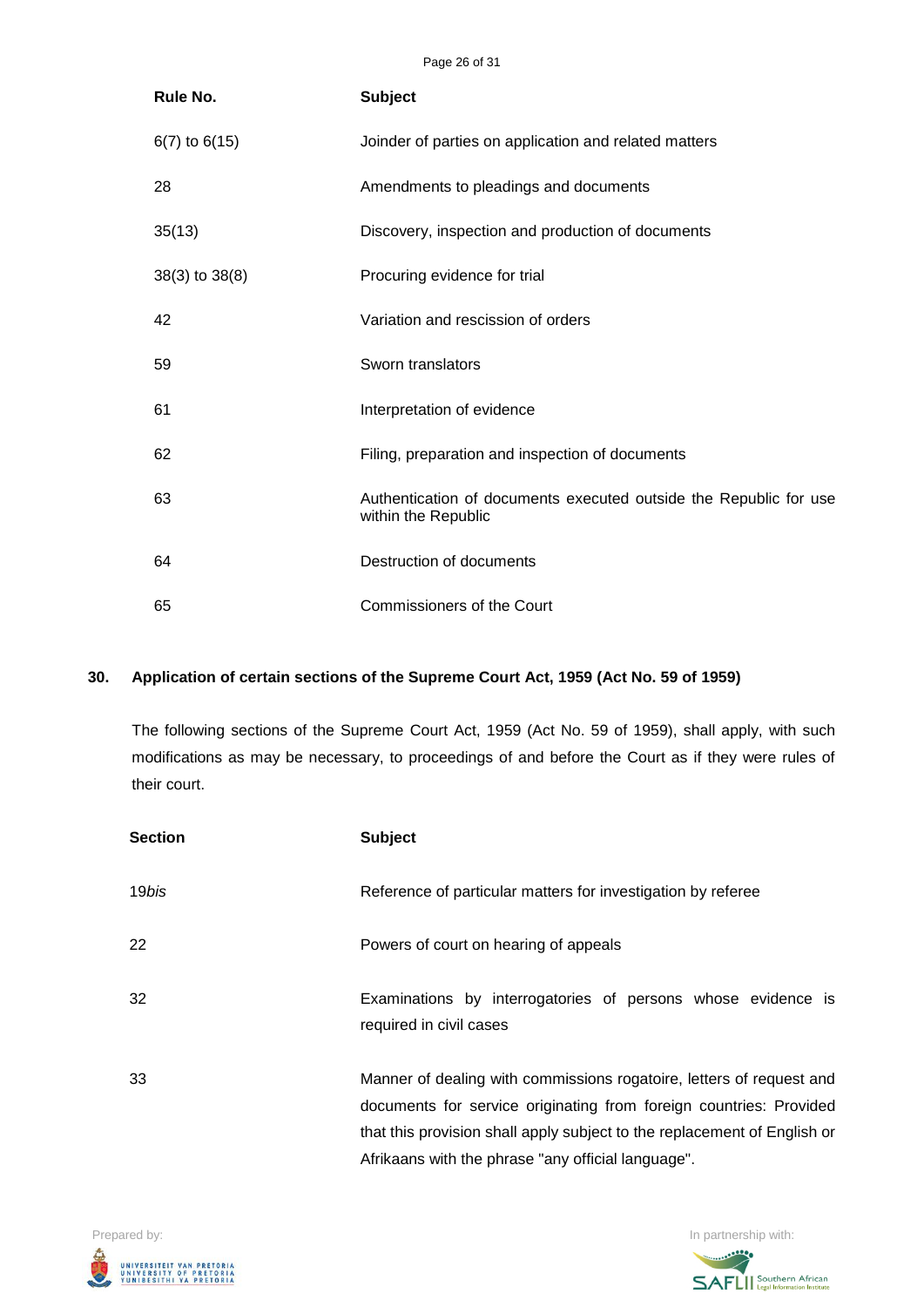## **31. Documents lodged to canvass factual material**

- (1) Any party to any proceedings before the Court and an amicus curiae properly admitted by the Court in any proceedings shall be entitled, in documents lodged with the Registrar in terms of these rules, to canvass factual material that is relevant to the determination of the issues before- the Court and that does not specifically appear on the record: Provided that such facts-
	- (a) are common cause or otherwise incontrovertible; or
	- (b) are of an official, scientific, technical or statistical nature capable of easy verification.
- (2) All other parties shall be entitled, within the time allowed by these rules for responding to such document, to admit, deny, controvert or elaborate upon such facts to the extent necessary and appropriate for a proper decision by the Court.

#### **32. Non-compliance with the rules**

The Court or the Chief Justice may-

- (1) of their own accord or on application and on sufficient cause shown, extend or reduce any time period prescribed in these rules and may condone non-compliance with these rules; and
- (2) give such directions in matters of practice, procedure and the disposal of any appeal, application or other matter as the Court or Chief Justice may consider just and expedient.

#### **33. Execution: Section 3 of the Constitutional Court Complementary Act, 1995 (Act No. 13 of 1995)**

Costs orders of the Court shall be executed in the magistrate's court as follows:

- (1) The costs order shall have the effect of a civil judgment of the magistrate's court and the party in whose favour a costs order was made shall be deemed the judgment creditor and the party against whom such order was made shall be deemed the judgment debtor.
- (2) The party in whose favour a costs order was made shall, where a costs order has not been complied with, file with the Registrar an affidavit setting out the details of the costs order and stating that the costs order has not been complied with or has not been complied with in full, as the case may be, and the amount outstanding, and shall request- the Registrar to furnish him or her with a certified copy of such costs order.



**SAFLII** Southern African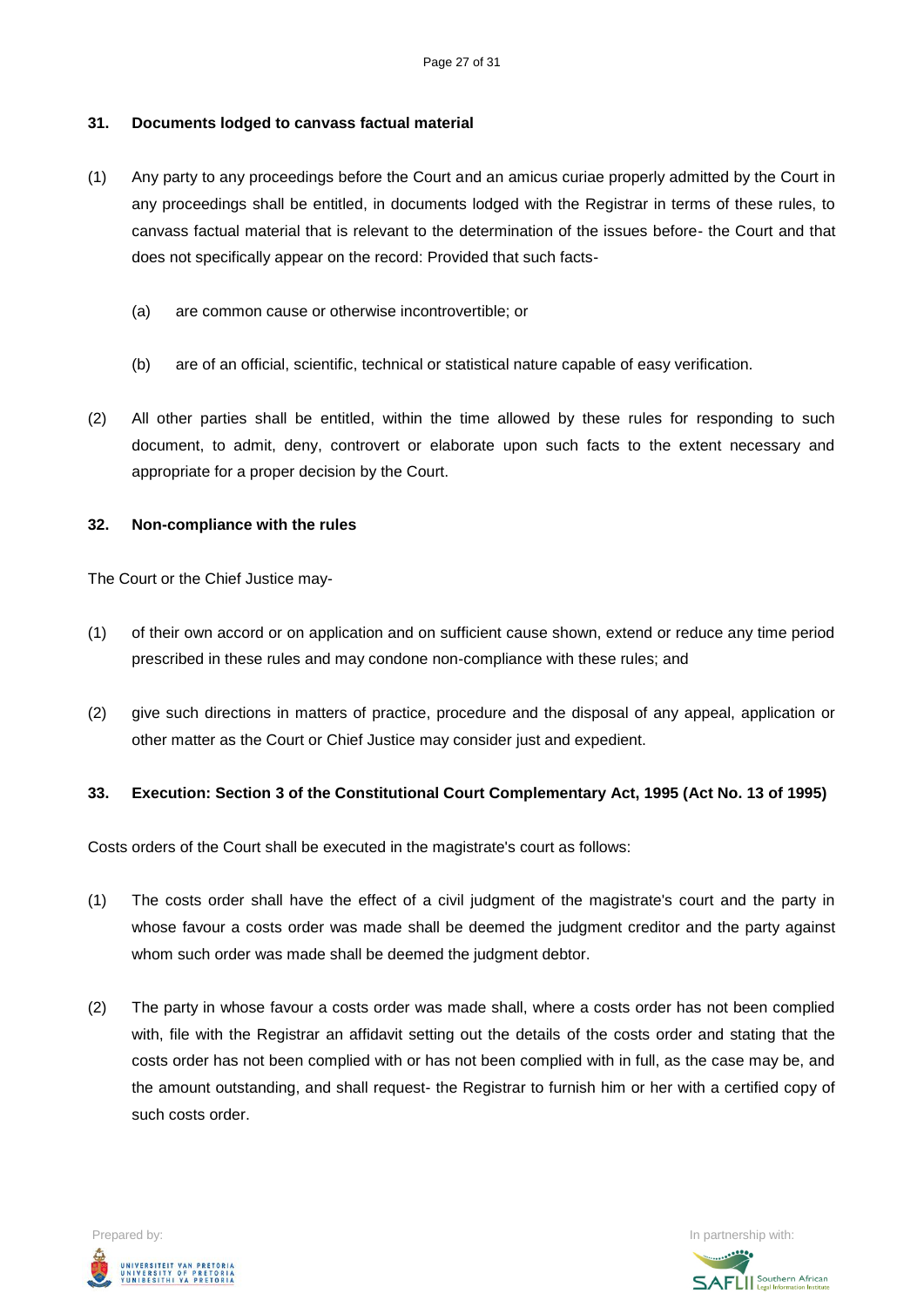- (3) The Registrar shall, after having inspected the court file concerned to verify the contents of the affidavit, furnish the party referred to in subrule (2) with a certified copy of the costs order concerned and shall record such furnishing on the Court file.
- (4) The party referred to in subrule (2) shall file the said copy with the clerk of the civil court of the district in which he or she resides, carries on business or is employed.
- (5) Such order shall be executed in accordance with the provisions of the Magistrates' Courts Act, 1944 (Act No. 32 of 1944), and the Magistrates' Courts Rules published under Government Notice R. 1108 of 21 June 1968, as amended, regarding warrants of execution against movable and immovable property and the issuing of emolument attachment orders and garnishee orders only.

#### **34. Transitional provisions**

When a time is prescribed for any purpose in terms of these rules, and such time would otherwise have commenced to run prior to the commencement of these rules, such time shall begin to run only on the date on which these rules come into operation.

#### **35. Repeal of rules**

The Rules of the Constitutional Court previously published shall be repealed on the date on which these rules come into operation: Provided that any directions in writing pertaining to the procedures to be followed in the determination of a dispute or an issue in cases already instituted shall remain in force, unless repealed in writing by the Chief Justice.

#### **36. Short title**

These rules shall be called the Constitutional Court Rules, 2003.

#### **Schedule 1 - FORMS**

**Form**

**No.**

- 1. Notice of motion (to Registrar)
- 2. Notice of motion (to Registrar and respondent)



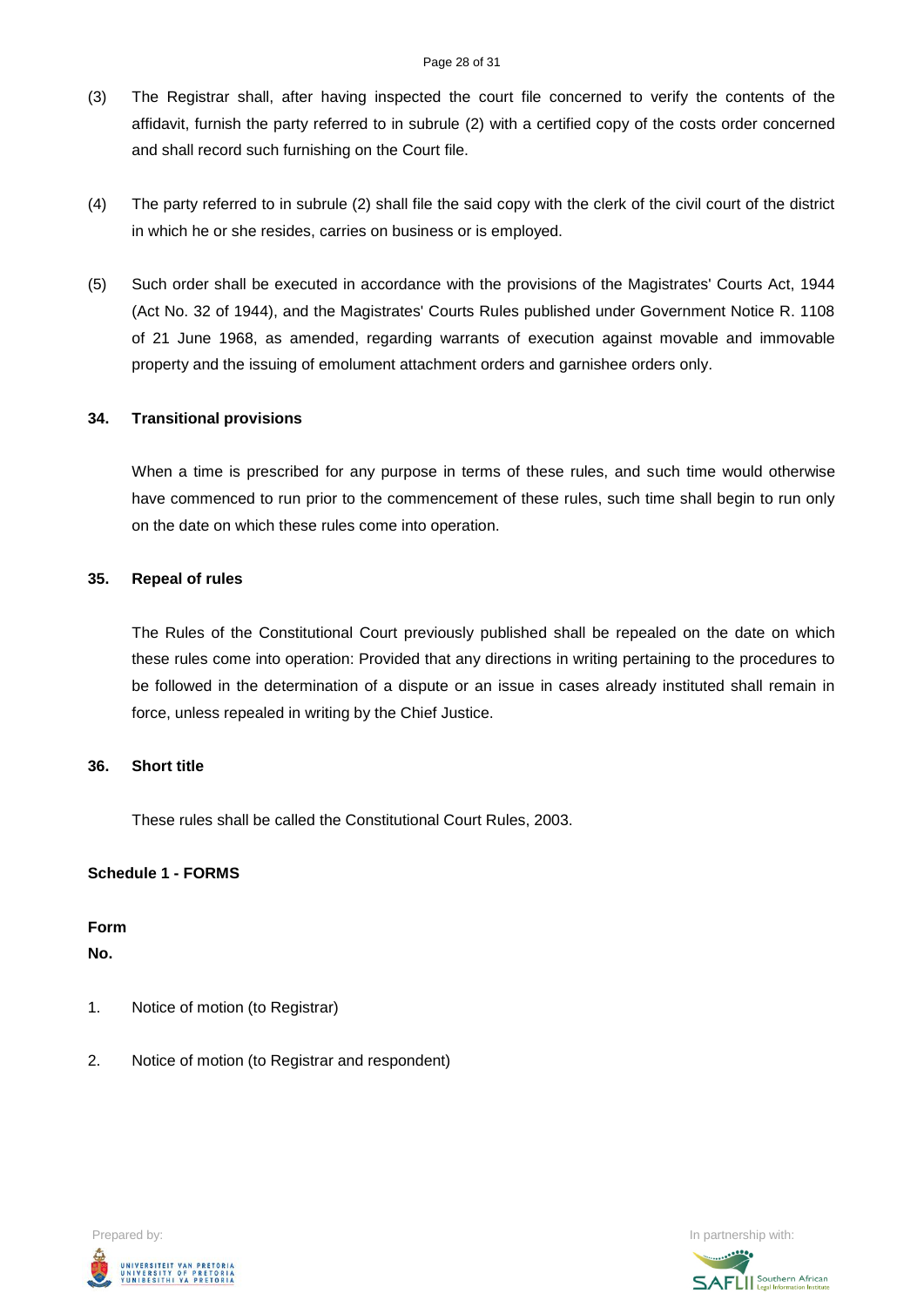Page 29 of 31

#### **FORM 1**

## **NOTICE OF MOTION**

# **(to Registrar)**

## **IN THE CONSTITUTIONAL COURT OF SOUTH AFRICA**

Case No. .........................................

|     | In the matter of:                                                                                                                                                                                                                                                                                                                                                                                                                             |  |
|-----|-----------------------------------------------------------------------------------------------------------------------------------------------------------------------------------------------------------------------------------------------------------------------------------------------------------------------------------------------------------------------------------------------------------------------------------------------|--|
|     |                                                                                                                                                                                                                                                                                                                                                                                                                                               |  |
|     | Take notice that the above-named applicant applies to the Court for an order in the following terms:                                                                                                                                                                                                                                                                                                                                          |  |
|     | $\begin{pmatrix} a & b & c & d \\ c & d & d & e \\ d & d & d & e \\ d & d & d & d \end{pmatrix}$                                                                                                                                                                                                                                                                                                                                              |  |
| (b) |                                                                                                                                                                                                                                                                                                                                                                                                                                               |  |
| (c) | $\begin{minipage}{0.5\textwidth} \begin{tabular}{ l l l } \hline & \multicolumn{1}{ l l } \hline & \multicolumn{1}{ l } \multicolumn{1}{ l } \multicolumn{1}{ l } \multicolumn{1}{ l } \multicolumn{1}{ l } \multicolumn{1}{ l } \multicolumn{1}{ l } \multicolumn{1}{ l } \multicolumn{1}{ l } \multicolumn{1}{ l } \multicolumn{1}{ l } \multicolumn{1}{ l } \multicolumn{1}{ l } \multicolumn{1}{ l } \multicolumn{1}{ l } \multicolumn{1$ |  |
|     |                                                                                                                                                                                                                                                                                                                                                                                                                                               |  |
|     | Kindly place the matter before the Chief Justice to be dealt with in terms of rule 11(4).                                                                                                                                                                                                                                                                                                                                                     |  |
|     |                                                                                                                                                                                                                                                                                                                                                                                                                                               |  |

............................................

Applicant or attorney

To the Registrar of the above-named Court.



Prepared by: In partnership with: **SAFLI** Southern African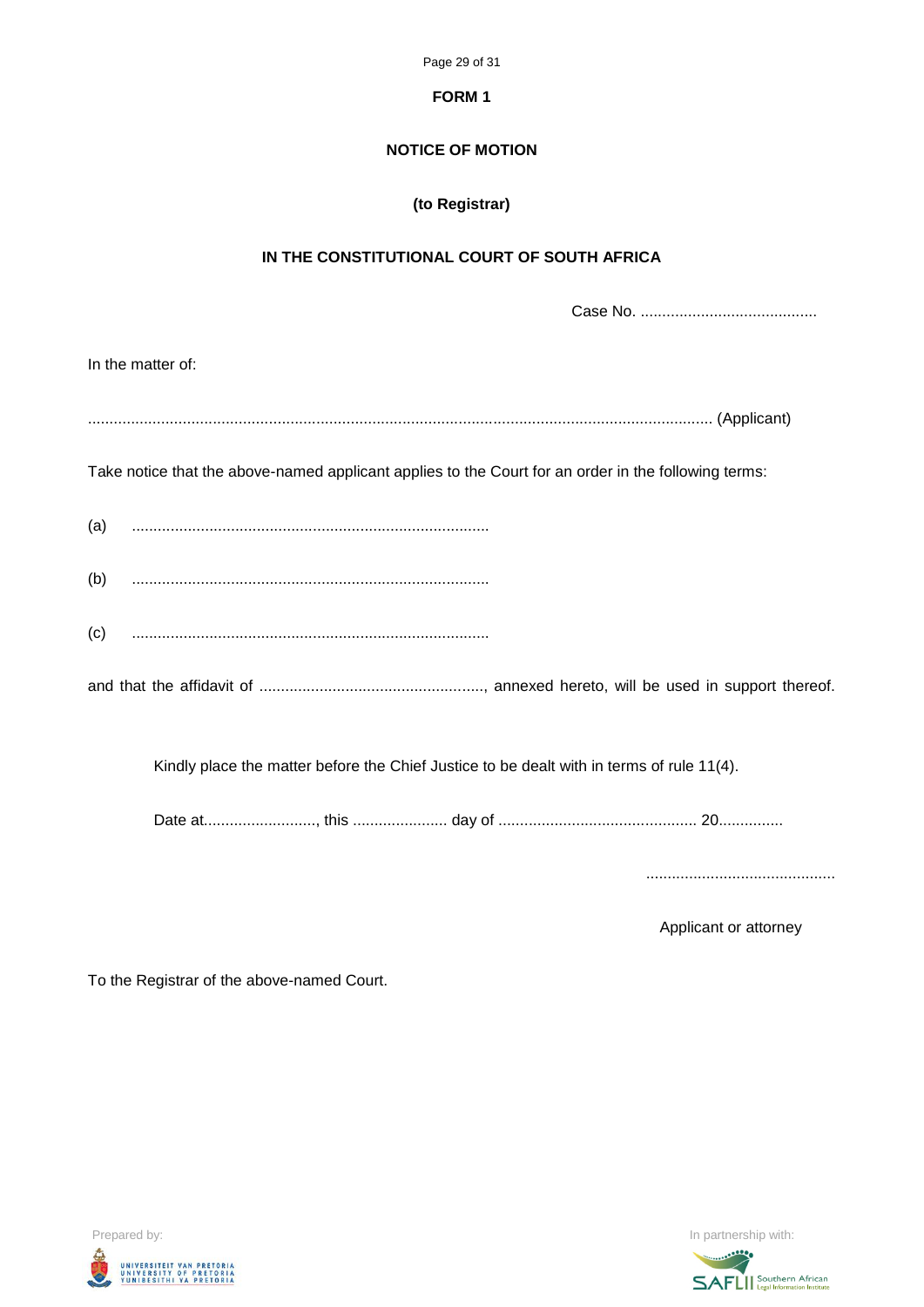Page 30 of 31

#### **FORM 2**

# **NOTICE OF MOTION**

#### **(to Registrar and Respondent)**

## **IN THE CONSTITUTIONAL COURT OF SOUTH AFRICA**

Case No. .........................................

| In the matter between: |  |
|------------------------|--|
|                        |  |
| and                    |  |
|                        |  |

Take notice further that the applicant has appointed ............................... (here set forth an address) as the address at which he or she will accept notice and service of all process in these proceedings.

Take notice further that if you intend opposing this application you are required (a) to notify applicant's attorney in writing on or before ................. (date) and (b) within 15 days after you have so given notice of your intention to oppose the application to file your answering affidavit, if any; and further that you are required to appoint in such notification an address at which you will accept notice and service of all documents in these proceedings.

If no such notice of intention to oppose is given, the applicant will request the Registrar to place the matter before the Chief Justice to be dealt with in terms of rule 11(4).

Date at.........................., this ...................... day of .............................................. 20...............

............................................

Applicant or attorney

To: (1) .....................................................................

Prepared by: **In partnership with:**  $\blacksquare$  **In partnership with:**  $\blacksquare$  **In partnership with:**  $\blacksquare$ UNIVERSITEIT VAN PRETORIA<br>UNIVERSITY OF PRETORIA<br>YUNIBESITHI YA PRETORIA

**SAFLI** Southern African